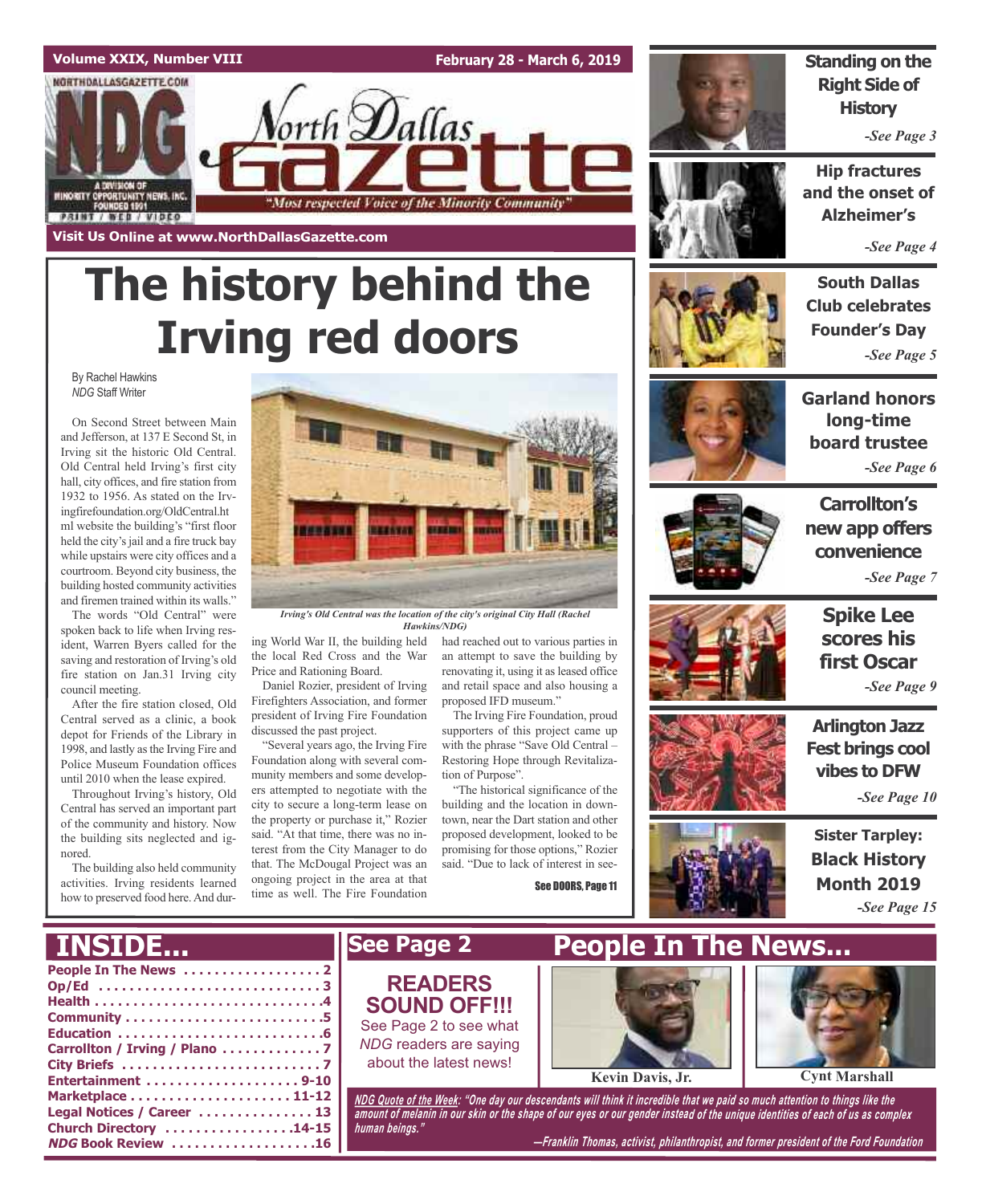### **People in the News www.NorthDallasGazette.com**

# **Kevin Davis, Jr.**

Kevin Davis, Jr. walked through the hallways at Lancaster ISD Rosa Parks Millbrook Elementary and reminisced about the days he attended elementary school. While visiting Rosa Parks Millbrook, he sat in the library having a conversation with elementary student and author Jamarion Rainey. The two discussed Rainey's recently published book which NDG spotlighted earlier this month. At the age of 23, Davis is the newest and youngest Lancaster ISD School Board member. He strives



to inspire young leaders like Rainey, while serving on the board.

"I want to give back to the district that gave so much to me," Davis said. "I want to do everything I can to encourage future genera-

### tions to stand up, be proud and go after their dreams."

Davis says he still remembers the lessons his teachers at both Rosa Parks Millbrook Elementary and Houston Elementary taught him at a very young age. He says those lessons help him to be a better leader for Lancaster ISD.

"I learned that it is ok to ask questions," Davis said. "Being the young one on the board, I ask questions to help me better serve the district as a board member."

During his time as a student in Lancaster ISD, Davis says he was surrounded by great teachers and mentors.

"I still recall today the many times when someone at the school poured into me and cared for me even when I didn't think I could accomplish my dreams," Davis said. "Now I just want to do the same for our future leaders in the district<sup></sup>

For Davis it has been quite a journey getting from where he was at Houston Elementary to where he is now sitting at the desk with other board members. He has made appearances on FOX, WFAA and even ESPN as part of the "Carter 30 for 30" documentary. He continues to follow his dreams of being an actor, producer and choreographer as he encourages the younger generation of Tigers to do the same.

"My teachers in Lancaster taught me to wear my stripes proudly," Davis said. "I will do everything I can do to ensure our future scholars have what they need to leave a lasting legacy."

Davis says he is proud to be among an amazing team of leaders here in the district. He says his hope is he can bring a breath of fresh air to the board every time he represents the district.

"I enjoy seeing and hearing about all the great things our future leaders and staff are doing," Davis said. "I am so proud to be part of such an outstanding district."

As a young board member, Davis says he feels he can relate to the young leaders who are right where he was just a short time ago.

"I always tell the young leaders to follow their dreams and do not stop when life gets hard," Davis said. "I tell them to never accept the answer NO and to wear their Tiger Stripes proudly."

# **Cynt Marshall**

Dallas Mavericks CEO Cynt Marshall is the distinguished guest for the 6th annual In Conversation—an Evening with Dr. Zan Wesley Holmes Jr. set for 7 p.m. Friday, March 15, at St. Luke Community United Methodist Church, 5710 East R.L. Thornton Freeway.

In Conversation is presented by the Zan Wesley Holmes Jr. Community Outreach Center, a nonprofit organization. This fundraising effort makes possible the programs and



operations of the Center. Each year, a distinguished presenter helps to shine a light on the life and events of our city, state, nation and the world.

The Zan Wesley Holmes Jr. Community Outreach Center is named for Rev. Holmes, Pastor Emeritus of St. Luke and a long-time activist, pastor, educator and former state legislator.

Dr. Holmes served as senior pastor at St. Luke "Community" United Methodist Church in Dallas for 29 years.

He is a former Texas State Representative, University of Texas System Regent and a faculty member at Perkins School of Theology at SMU.

A renowned activist, he has mentored scores of public servants, educators, corporate leaders and clergy around the world.

As the newly-appointed Chief Executive Officer of the Dallas Mavericks, Cynt Marshall is leading the charge for a culture transformation.

Her vision is that the Mavericks organization will set the NBA standard for inclusion and diversity. For years, she has championed empowering women and communities of color and worked to make resources and opportunities accessible to all. Today, she plans to take this commitment to all

aspects of the Mavericks organization.

In 2017 and 2015, she was selected as one of the "50 Most Powerful Women in Corporate America" by Black Enterprise magazine. While at AT&T, Cynt also led the team that created a world class Diversity and Inclusion culture, landing AT&T in the top 3 on Diversity Inc.'s 2017 Top 50 list of companies.

Marshall also spearheaded the work that for the first time, in 2017, placed AT&T on Fortune's 100 Best Companies to Work For list, one of only two

Fortune 50 companies.

Local entrepreneur and philanthropist, Roland Parrish and Parrish McDonald's Restaurants, has been the only title sponsor for In Conversation and are sponsoring this dynamic event for the third straight year. Proceeds will support Frazier House and other Outreach Center programs, services and operations.

For more information, tickets or sponsorships, contact Fannie Smith at inconversation@zwhjcoc.org, 214-454-8624 or visit www.zwhjcoc.org.

# **NDG Readers Sound Off...**

### **Ed Gray,** *NDG* **Senior Columnist: The Gerrymandering of America**

So, actually Senate District 9 was selected by the courts. Through a court battle Wendy Davis submitted three maps for Senate District 10. Based on the legislative maps, our family lived in Senate District 10. Senator Davis in her battle submitted three maps to the courts. Each map had our home roughly 200 yards out of SD10 and moved to SD 9. The courts accepted one of the maps that she submitted and the maps were then adopted by the legislature. As a result of the court settlement and then Senator Davis moving our home out of SD10 and into SD9, we have the good fortune of serving in Senate District 9.

> *--State Senator Kelly Hancock (District 9)*

### **Win tickets to Arlington Jazz Festival this weekend**

I love music--Tom Braxton Melba Gordon Meeks Jones Julia Dean *-- Maricia D. C. Johns*

via Facebook

**Lancaster ISD's youngest school board member strives to be a role model for upcoming scholars**

Let's go Webo! #webelieve

via Facebook **Ed Gray,** *NDG* **Senior Columnist:**

*-- Mesia Davis*

**The Gerrymeander- ing of America**

Thank you for writing about this! The people should pick our representatives and not the other way around!

*-- D'Andrala Alexander* via Facebook

# **Irving students take flight to new adventures**

Having a blast showing  $@$  R a c h e l n h a w k i n s 1 around @ElliottEagles and introducing her to members of the Boys 2 Men after school club. Thanks @NDGEditor for covering this great story. #myIrvingISD via Twitter @IrvingISD

**To share your opinion visit NorthDallasGazette.com**



**Not Ce rtified by the Te x a s Boa rd of Lega l Spe c ia l i za tion** ¥ If you qualify. \*Fees quoted above are minimum down payment needed to begin processing your case.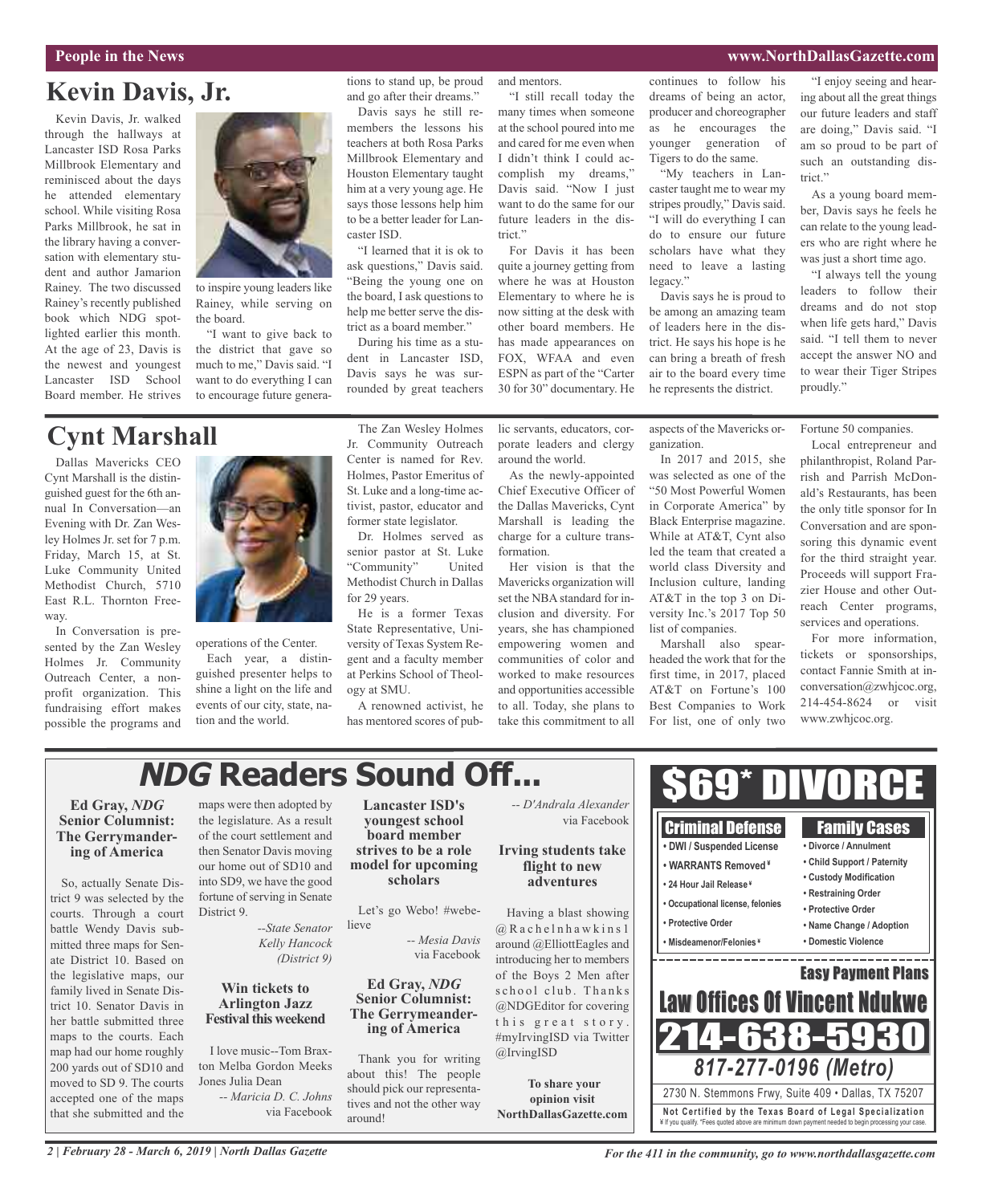### **www.NorthDallasGazette.com Op-Ed**



*"Do what you say you are going to do ... when you say you are going to do it."*

### **Publisher's Office:** publisher@northdallasgazette.com

**Sales Department:** marketing@northdallasgazette.com 972-509-9049

**Editorial Department:** editor@northdallasgazette.com

# **Online:**

www.NorthDallasGazette.com www.twitter.com/NDGEditor www.facebook.com/NorthDallasGazette www.pinterest.com/NDallasGazette www.instagram.com/NorthDallasGazette

# STAFF

**Chairman Emeritus** *Jim Bochum 1933 – 2009*

**Published By**

**Editor** *Ruth Ferguson*

*Minority Opportunity News, Inc.*

**Columnist**

*A.D. Jenkins* **Contributing Writers** *Tiffany Gilbert Jackie Hardy Rachel Hawkins Angela Loston Jacquinette Murphy Dwain Price Terri Schlichenmeyer Nicole Scott David Wilfong*

**Web Master** *Todd Jones*

**Community Marketing** *Nadina Davis*

**Account Executive** *LaRoyce Jones*

> **Production** *David Wilfong*





### For the 411 in the community, go to www.northdallasgazette.com February 28 - March 6, 2019 | North Dallas Gazette | 3

# **Standing on the Right Side of History**

By Jeffrey L. Boney NNPA Contributor

One of the best skits that ever appeared on comedian Dave Chappelle's hit television show, the Chappelle Show, was one called "When Keeping it Real Goes Wrong."Each skit would highlight the outcome of what would happen to individuals who made the choice to 'keep it real.'In every skit, it showed how a person's decision to 'keep it real'led to a negative outcome for them doing so. In other words, when you decide to 'keep it real' there are consequences for your actions, which could backfire on you.

Former NFL quarterback Colin Kaepernick decided to 'keep it real', but in his case, he came out on top.

In spite of receiving pushback from those who disagreed with his stance. In spite of being blackballed from playing the game he loved. In spite of being vilified by countless people, including NFL owners — and even the President of the United States. In spite of everything that was thrown his way, Kaepernick proved that when you stand up for what you believe in, even if you have to stand alone, you can win.

More importantly, Kaepernick showed that you can motivate and inspire at least one other person to stand with you when the odds are stacked against you and make a major statement and significant impact.

This past week, it was reported that Kaepernick, who filed a grievance against the National Football League (NFL) back in October of 2017, had reached a settlement with the NFL for a substantial amount of money. Kaepernick had not played a game in the NFL since early 2017.

It was also reported that his former San Francisco 49ers teammate, safety Eric Reid, who was one of the only other players to consistently stand with Kaepernick from the beginning of his initial protest, has settled his collusion grievance against the NFL for a significant amount of money.

While the details of both

settlement agreements are undisclosed due to a confidentially agreement between all parties, it has been reported that Kaepernick's settlement amount alone is somewhere in the ballpark of \$60 to \$80 million. Reid's settlement is reported to be significantly less, but he still received a settlement, which means that both he and Kaepernick proved, over these past two years, that the NFL was wrong and did not want the truth to come out.

If the NFLwasinnocent of these charges, and had the evidence to prove their innocence, they would have fought tooth and nail to crush Kaepernick and Reid. But Kaepernick and Reid stood together and came out victorious, not just because they received a financial settlement, but because they were able to stand up against the Goliath known as the NFL and show that you can't silence the voice of Black people.

There were several NFL players who joined in with Kaepernick at the start of his protests in 2016, but the majority of those NFL players fell by the wayside. Reid, not only stood with Kaepernick when he was his 49ers teammate, he has also stood with Kaepernick after he got blackballed from the league.

Things got so bad for Reid, that when he became a safety for the Carolina Panthers during the 2018 NFL season, he claimed that he was being targeted by the NFL via their performanceenhancing drug testing program.After his December 17 game against the New Orleans Saints, Reid claimed that he had been 'randomly' selected to take a drug test for the seventh time since joining the Panthers the year prior. Reid strongly argued that there was nothing 'random' about the drug tests he was being selected for and that he was being targeted simply because he joined in with Kaepernick to file a collusion grievance of his own against the league.

The NFL and the NFL Players Association (NFLPA) issued statements last month, stating that there was "no evidence of targeting or any other impropriety

with respect to his selection for testing."

Reid may not have proven that these drug tests were far from 'random', but he and Kaepernick were able to prove that the NFL was guilty of trying to bully them into submission, sought to silence their voices and make them compliant with their demands to stop their protests. It didn't work and the NFL had to pay for it dearly.

This is a huge win for Kaepernick and Reid, and a prime example of how at least one person can influence others, as well as how a small number of people – in this case, Kaepernick and Reid – can change the game of football and change the game of life in a major way.

The NFLPA released a statement regarding the news of the settlement, stating:

"We continuously supported Colin and Eric from the start of their protests, participated with their lawyers throughout their legal proceedings and were prepared to participate in the upcoming trial in pursuit of both truth and justice for what we believe the NFLand its clubs did to them. We are glad that Eric has earned a job and a new contract, and we continue to hope that Colin gets his opportunity as well."

If we look at the course of American history, we see that grassroots advocacy, like protests, have been around for a long time and have been used to bring about significant change in this country.

If you look at Black historical figures like Harriet Tubman, Frederick Douglass, Ida B. Wells, Dr. Martin Luther King Jr., Muhammad Ali and several others who have led protests to speak out against injustice, it is clear that those civil rights champions used their platforms and influence to address the myriad issues that have negatively impacted Black people in America during their time. And sadly, those civil rights advocates who we highlight and talk about every year during Black History Month did not have the type of support we are afforded today.As a matter of fact, many of them had

just a handful of supporters getting behind their cause during their era, with some of them having little to no support at all, even from those that looked like them.

Kaepernick isn't the first Black person to have been vilified in this country for going against the grain, challenging the status quo or taking a controversial stance on issues.

Both, Dr. Martin Luther King, Jr. and Muhammad Ali, spoke out against the Vietnam War and were deemed traitors to their country and were even called communists while they were alive.

After Dr. King's speech in New York, criticizing the Vietnam War, other civil rights leaders who once stood with him, began to distance themselves from him and he was heavily castigated in local and national newspapers. Very few people stood with him.

Ali was stripped of his heavyweight boxing title and sent to jail after refusing to join the U.S. Army to go fight in the Vietnam War. He ignored the request to be inducted into the military at the Armed Forces Induction Center in Houston, Texas, and was eventually arrested, convicted of draft evasion, sentenced to five years in prison, fined \$10,000 and banned from boxing for three years.

As it has been with Dr. King and Ali, time will also be good to Kaepernick, and the history books will be even better to him for his bold and courageous act.

Now, the real question becomes, will the NFL allow Kaepernick to come back and play the game he loves without further collusion? Time will tell and the nation will be watching.

*Jeffrey Boney is an NNPA Newswire and BlackPressUSA.com contributor and the associate editor for the Houston Forward Times newspaper. Jeffrey is an award-winning journalist, dynamic, international speaker, experienced entrepreneur, business development strategist and founder and CEO of the Texas Business Alliance Follow Jeffrey on Twitter @realtalkjunkies.*

*NDG* **Senior Columnist** *Ed Gray*

**Religious/ Marketing Editor** *Shirley Demus Tarpley ("Sister Tarpley")*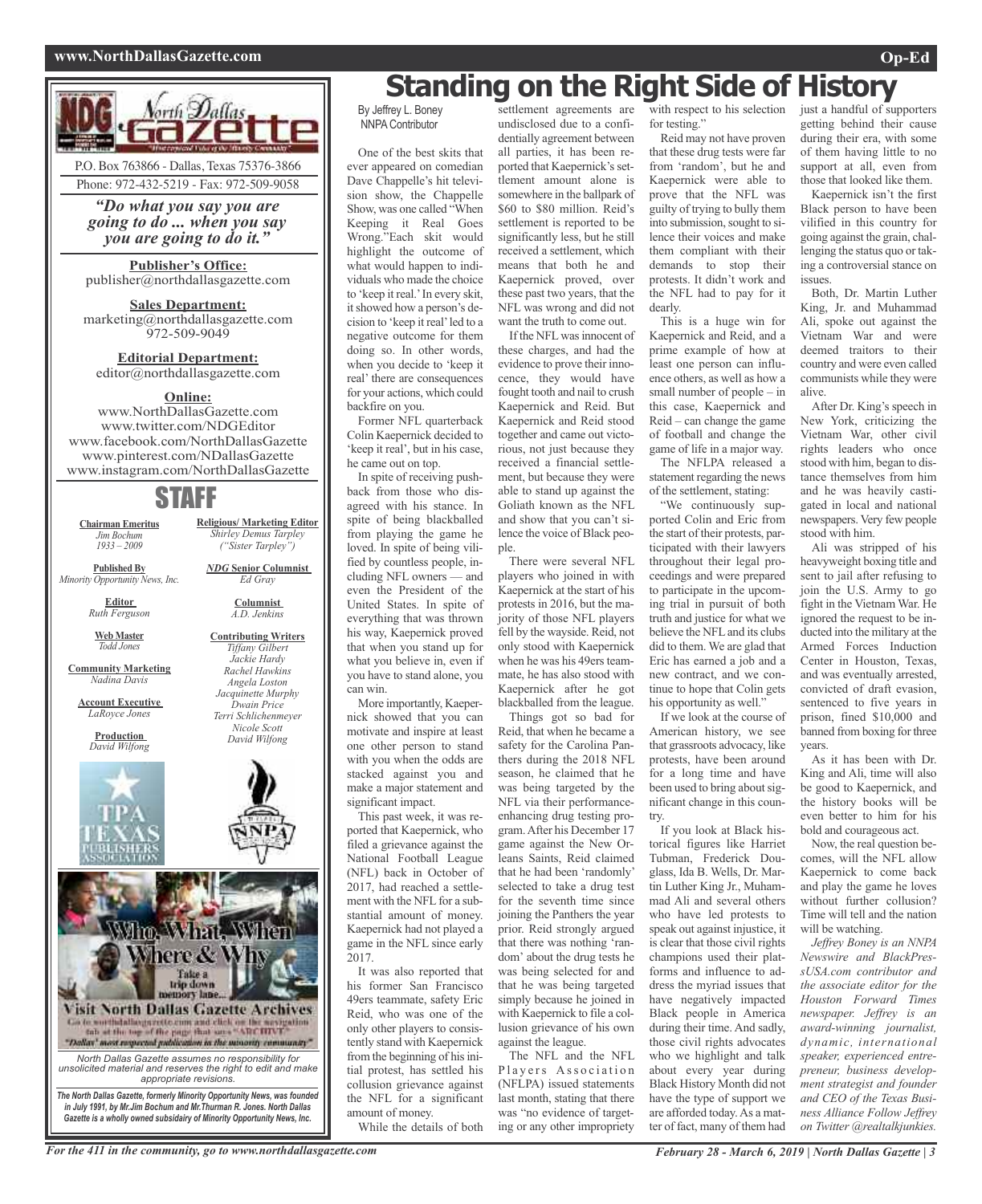### **Health www.NorthDallasGazette.com**

# **Are hip fractures an early warning sign for Alzheimer's?**

*d*

*/ Unsplash*

By Vanessa McMains Johns Hopkins University

(Futurity) Most older people hospitalized for hip fracture surgery carried biomarkers of developing Alzheimer's disease even though they had no clinical signs of dementia, according to a new study.

The results add to evidence that brain alterations that lead to poor balance in older people may underpin both increased risk of hip-<br>fracturing falls and fracturing falls and Alzheimer's, and that hip fracture itself may serve as a first sign of undiagnosed disease, researchers say.

"We studied a group of patients without a clinical diagnosis of dementia, meaning that many of our study participants were active and living independently without overt signs of Alzheimer's disease," says Esther Oh, associate professor of medicine at Johns Hopkins University and associate director of the university's Memory and Alzheimer's Treatment Center.

The study doesn't suggest



that every older person with a hip fracture has Alzheimer's, Oh says. But it does suggest that people facing hip repair surgery after a fall be monitored closely for post-operative delirium or other mental or cognitive problems, because some may have underlying Alzheimer's disease. **What Else Is Going On?**

# More than 5.5 million people in the United

States—most over 65 have Alzheimer's disease, according to National Institute on Aging estimates.

Several previous studies have shown that up to a quarter of older adults hos-

pitalized for hip fracture surgery are likely to die within a year, suggesting a serious medical condition may have been simmering undiagnosed prior to the falls that sent those patients to the hospital, Oh says.

The new study, which appears in PLOS ONE, was in part a response to results of Johns Hopkins research published last year which found that 34 percent of hip fracture patients develop delirium during their hospital stay. Delirium characteristics include restlessness, delusions, and incoherent thoughts and speech.

tors say the underfunding is fueling a workforce crisis, resulting in Texas suffering some of the highest annual staff turnover rates in the country: 97 percent for certified nursing assistants, 90 percent for registered nurses and 90 percent for licensed

vocational nurses.

Under SB 1050, nursing homes will receive additional funding for meeting nationally recognized performance standards and for

Because patients with

Alzheimer's disease are more likely to experience these symptoms, and because of the higher than normal mortality rate associated with hip fracture, Oh and colleagues designed a study to directly test hip fracture patients for Alzheimer's disease biomarkers.

Over almost five years, they recruited 200 hip fracture patients admitted to Johns Hopkins Hospital and Johns Hopkins Bayview Medical Center.

Participants were an average of 82 years old, ranging from 65 to 102. The study included only hip fracture patients who received spinal (local) anesthesia before surgery, so that doctors could collect spinal fluid samples at the time of anesthetic injection.

Researchers tested spinal fluid samples for elevated levels of commonly accepted biomarkers of Alzheimer's and other neurodegenerative diseases, including the proteins amyloid beta 42 (Aβ42), Aβ40, tau, and tau with a phosphate chemical group attached (ptau).

The amyloid proteins and tau appear in tangled clumps in nerve cells and in plaques that form in the brains of people with advanced Alzheimer's. High levels of p-tau indicate brain injury or other types of brain cell damage.

### **Clinical Dementia**

Before surgery, participants also completed standard tests of mental state, memory, and cognition. On the basis of those results, participants received Clinical Dementia Ratings. A score of 0 meant completely healthy (70 participants) and 0.5 indicated mild cognitive symptoms (81 participants). A score of greater than 1.0 indicated early dementia (13 participants) and a score of 2.0 meant moderate dementia (four participants).

When researchers looked at biomarker levels in the group with a rating of 0, they found 62 out of 70 patients, or 88.6 percent, had abnormal levels of at least one of the Alzheimer's biomarkers. In the group with a score of 0.5, 80 of 81 participants had abnormal levels in one of the biomarkers.

The researchers ruled out older age as a factor skewing their results; normally 23 to 32 percent of people between 65 and 74 years old have abnormal Aβ levels. In the hip fracture patients, however, 68 percent of people in this same age range with a Clinical Dementia Rating of 0 had abnormal levels of Aβ.

Oh's group plans to monitor study participants for a year after surgery to document progression and clinical dementia ratings.

Additional researchers are from Johns Hopkins and Harvard Medical School. The Johns Hopkins Institute for Clinical and Translational Research, funded in part by the National Center for Advancing Translational Sciences, the National Institute on Aging, the Rosalinde and Arthur Gilbert Foundation, the Roberts Gift Fund, the Swedish and European Research Councils, the UK Dementia Research Institute, and Swedish State Support for Clinical Research, funded the work.

*Source: Johns Hopkins University*

# *maotx / Flickr Alex Boy* **Sen. Hughes says SB 1050 is game-changer for quality of care in nursing homes**

(AUSTIN) State Sen. Bryan Hughes (R-Mineola) has filed legislation to establish a program that brings Texans' own federal tax dollars back home to improve the quality of nursing home care in the state. Senate bill 1050 provides what Hughes calls a "muchneeded solution to a funding crisis that is threatening Texas nursing homes and the care they are able to provide."

And Hughes said it will not add to the state budget.

"This legislation is consistent with our state's strong, fiscally conservative approach to government," said Sen. Hughes. "SB 1050 will bring federal funding to Texas—money that is effectively being sent to other states—that will be used to solve staffing and quality issues. It is time that we truly make Texas seniors



a priority with this legislation," Hughes said.

The program will draw down federal funding available for Texas to improve nursing home care. The program is similar to programs used by 43 other states and the District of Columbia; however, SB 1050 directs the additional funding received to be specifically committed to improving quality. Struggling to compete in

labor markets across the

making investments in staff wages and benefits. Funding will also be directed towards modernizing buildings to create comfortable homelike settings, and investing in new technology, all to improve overall resident quality of life. "At \$6 an hour, Texas

pays nursing homes less to care for our family members and friends than a teenager makes mowing yards after school," said Kevin Warren, president and CEO of the Texas Health Care Association, the largest organization of nursing homes in the state. "With our rate of turnover, it is extremely difficult, if not impossible, to consistently provide and maintain the level of care our aging Texans deserve."

Warren points to recent events as evidence of the industry's struggles. In 2018,

Senior Care Centers — the state's largest operator of nursing homes in Texas filed for bankruptcy, while one of the largest nursing

home operators in the country, departed from Texas last Summer, citing the state's low reimbursement rate as a reason for its decision.

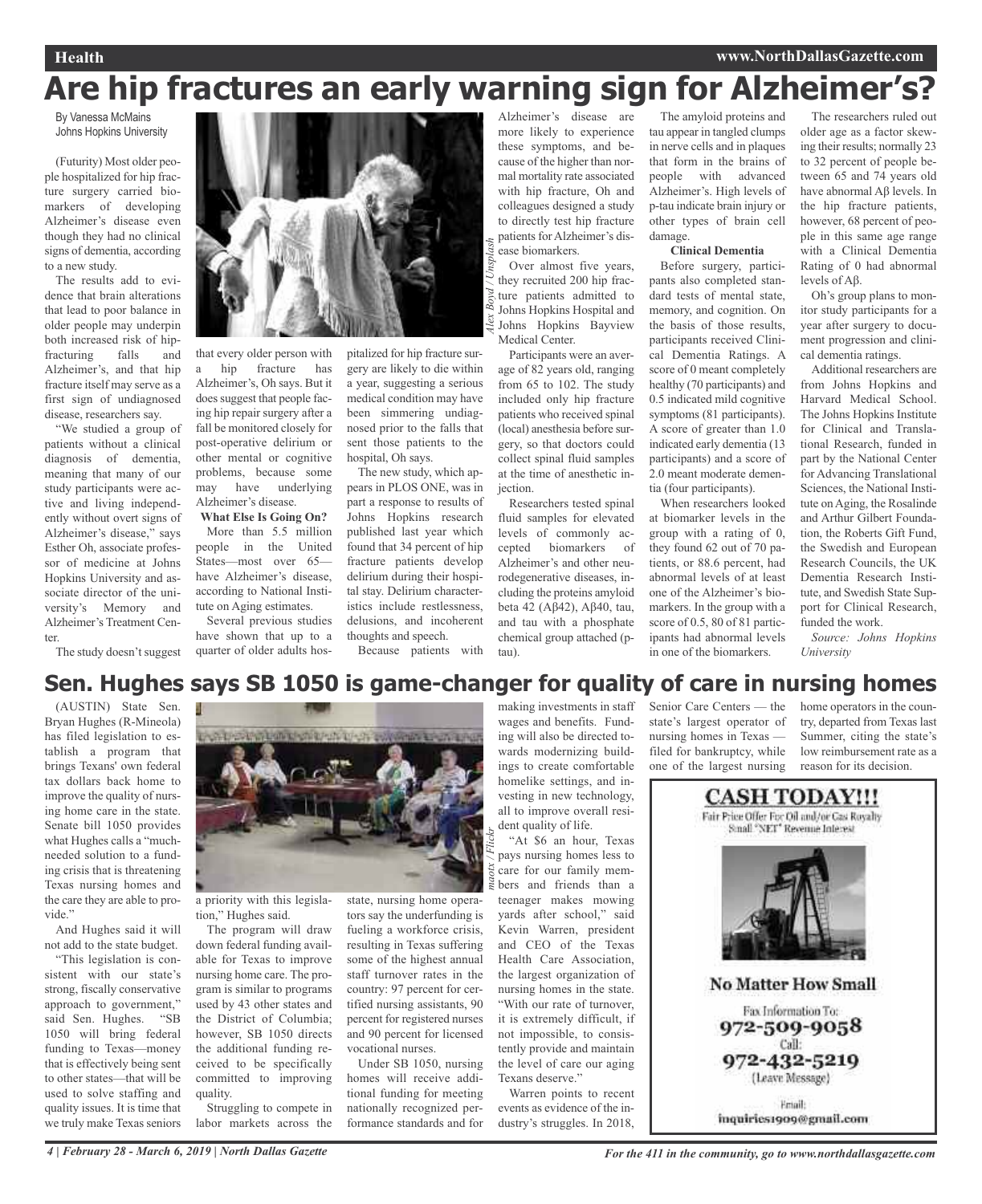### **Community**

# **South Dallas Club hosts 65th Founders' Day celebration**

By Gwendolyn H. Daniels

The historic South Dallas Business and Professional Women's Club held its 65th Annual Founders'Day celebration on Saturday, Feb. 2 at the Magnuson Grand Hotel in DeSoto.

Members gathered dressed in their yellow attire trimmed in sapphire blue accessories to denote the 65th celebration. The ballroom was filled by 11 a.m. when Mistress of Ceremony and Co-Chair Ollie Gilstrap began the program. President Gwendolyn H. Daniels welcomed the waiting audience and delivered the occasion reflecting the rich history of the National Association of Negro Business and Professional Women's Clubs, Inc. and the local South Dallas BPW Club. South Central District Vice Governor Terri O'Neal Ford, Ph.D. brought brief greetings on behalf of the District and the National As-



*President Gwendolyn H. Daniels is inducted into the Hall of Fame. (Courtesy photo)*

sociation of Negro Business and Professional Women's Club, Inc.

The organization's official flower is the Yellow Tea Rose. Following the greeting, members held a Yellow Rose Candle Lighting Ceremony led by Club Members Carla Dennis and Tia Locke-Simmons. The ceremonial attendants were Club Members Lynnetta Williams and Judge Shequitta Kelly who conducted the lighting of ceremony the entire membership, beginning with new members and ending with Past Presidents and Gwendolyn H. Daniels, the 2017- 2019 President, each placed a Yellow Tea Rose in an enormous vase located at the front of the beautifully decorated ballroom.

Sierraleone and Company entertained the audience while Club Members Jayne Reuben, Ph.D., Marion Hill-Hubbard, Patricia Carroll,

candles. To conclude the Sharon Martin and Ethel **DART steps up service to provide safe transit for St. Patrick's fun**

With less than a month until Dallas' St. Patrick's Day events, Dallas Area Rapid Transit (DART) is already getting ready for the big parade and 5K when everyone is Irish.

Parade and festivalgoers, as well as runners participating in the Dash Down Greenville 5K, can safely travel to the 40th Dallas St. Patrick's Parade & Festival, Mar. 16, when DART adds service throughout that Saturday to meet demand.

From Plano, rail service will be added to Red and Orange Line trains operating between 6 a.m. to 11 p.m. to Mockingbird, Lovers Lane or Park Lane stations.

From Carrollton, Farmers Branch and Dallas customers can ride the Green Line and transfer to either the Orange or Red Line in downtown Dallas.

Passengers riding the TRE can transfer to the Orange or special event Red



Line trains at Victory Station.

If you normally ride Route 502 or 583 at Lovers Lane Station, service will be interrupted until the Dash Down Greenville Run has been completed. Both routes will be detoured from Lovers Lane to serve Mockingbird Station until Greenville is re-opened to traffic. Route 502 will continue to serve Park Lane Station. Red and Orange Line trains to Lovers Lane Station will not be interrupted during the parade.

Additional routes will be temporarily detoured during the parade including 24, 76, 81, 82, 84, 428 and 521. See

DART.org/rideralerts for more information.

Make your trip easy by purchasing a \$6 local Day Pass in advance using the GoPass® mobile ticketing application. It allows you to buy passes, plan trips and get next bus or train times from the comfort of your telephone. Download the app for free through Google Play or the App Store.

Don't have the app? Purchase a Day Pass from a ticket vending machine at any DART Rail station or from a bus operator.

For more details go to DART.org/SPD or call DART Customer Information at 214-979-1111.

McNeal adorned their 1954 outfits and prepared for what became a show-stopping performance entitled "A Day in the Life of Founder Sara J. Holbert Sears." Assistant Chaplain Sharon Martin delivered the blessing of the food and guests were again entertained by Sierraleone and Company during lunch. Life Member Birdie Smith was recognized as a Yellow Rose Recipient for her 20 consecutive years of membership in the South Dallas Business and Professional Women's Club, Inc.

The culmination of the celebration came with 1st Vice President Dr. Lindy Perkins introducing three distinguished women who received some of the organization's most prestigious awards. President Daniels

presented Mrs. Monica L. Smith their 2019 Professional Woman Award. Ms. Diedre L. Hardin received the group's 2019 Mabel Meshach White Business Woman Award, and Vice Governor Terri Ford, Ph.D. presented the Association's highest award, the Sojourner Truth Award to Ms. Clara E. McGinnis. Finally, President Gwendolyn H. Daniels was installed into the Club's Hall of Fame (reserved for Club Past Presidents) as she nears the completion of her administration on August 31, 2019.

The celebration ended with remarks from Founders' Day Chair Marion Hill-Hubbard who acknowledged Co-Chairs Faye Collins and Ollie Gilstrap, along with Founders' Day Committee Members Merle

Carmouche, Patricia Carroll, Winstona Chadwick, Carla Dennis, Cora Ford, Jacqueline Harrison, Gwendolyn Hunt, Frances Langston, Linda Lydia, Brenda King Murphy, and Yvonne Upton. President Daniels recognized Founders' Day Chair Hill-Hubbard and her Committee, all guests, Club Members, Ombudsmen and the South Dallas Youth Club in attendance before calling for Assistant Chaplain Sharon Martin to deliver the closing prayer.

*For more information on the South Dallas Business and Professional Women's Club, Inc., please visit its website at: southdallasbpwc.org; Facebook page: southdallas1954; Instagram: SouthDallas1954; or email the club at: southdallas1954@yahoo.com.*

# **LEGAL NOTICE**

These Texas Lottery Commission scratch ticket games will be closing soon:

| Game # | Game Name / Odds                                           | s    | <b>Official</b><br>Close of<br>Game | End<br>Validations<br>Date |
|--------|------------------------------------------------------------|------|-------------------------------------|----------------------------|
| 2099   | <b>Holiday Greetings</b><br>Overall Odds are 1 in 3.97     | \$5  | 3/21/19                             | 9/17/19                    |
| 2097   | <b>Winter Cash</b><br>Overall Odds are 1 in 4.48           | \$1  | 5/1/19                              | 10/28/19                   |
| 2041   | Aces And 8s<br>Overall Odds are 1 in 4.41                  | \$2  | 5/1/19                              | 10/28/19                   |
| 2022   | <b>Hunting For Hundred\$</b><br>Overall Odds are 1 in 4.57 | \$2  | 5/1/19                              | 10/28/19                   |
| 2087   | \$25,000,000 Payout<br>Overall Odds are 1 in 3.88          | \$5  | 5/1/19                              | 10/28/19                   |
| 2090   | Diamond Mine 9X<br>Overall Odds are 1 in 3.57              | \$5  | 5/1/19                              | 10/28/19                   |
| 2075   | The Glitter Is Gold<br>Overall Odds are 1 in 3.43          | \$10 | 5/1/19                              | 10/28/19                   |
| 1884   | \$100 Million Texas Riches<br>Overall Odds are 1 in 3.35   | \$20 | 5/1/19                              | 10/28/19                   |

Teleforgang in the official exerce for all periodel parts information. Came climing procedures rate for<br>In taked for decarrieshed business researce. These games tray have around and around motivating that prizes In addition, partie slowing powertures will be indicted when ad low artest have been stakined. During stashing paries may be said over after an top prizes have been colleved. Must be informate to purchase a ticket. For<br>Indicio to a good hist, problems, rapport blogsang, 41 2011 fire as to help the motions. PLAY RESPONSIBLY

LET US HEAR FROM YOU! **Send stories and suggestions to editor@northdallasgazette.com**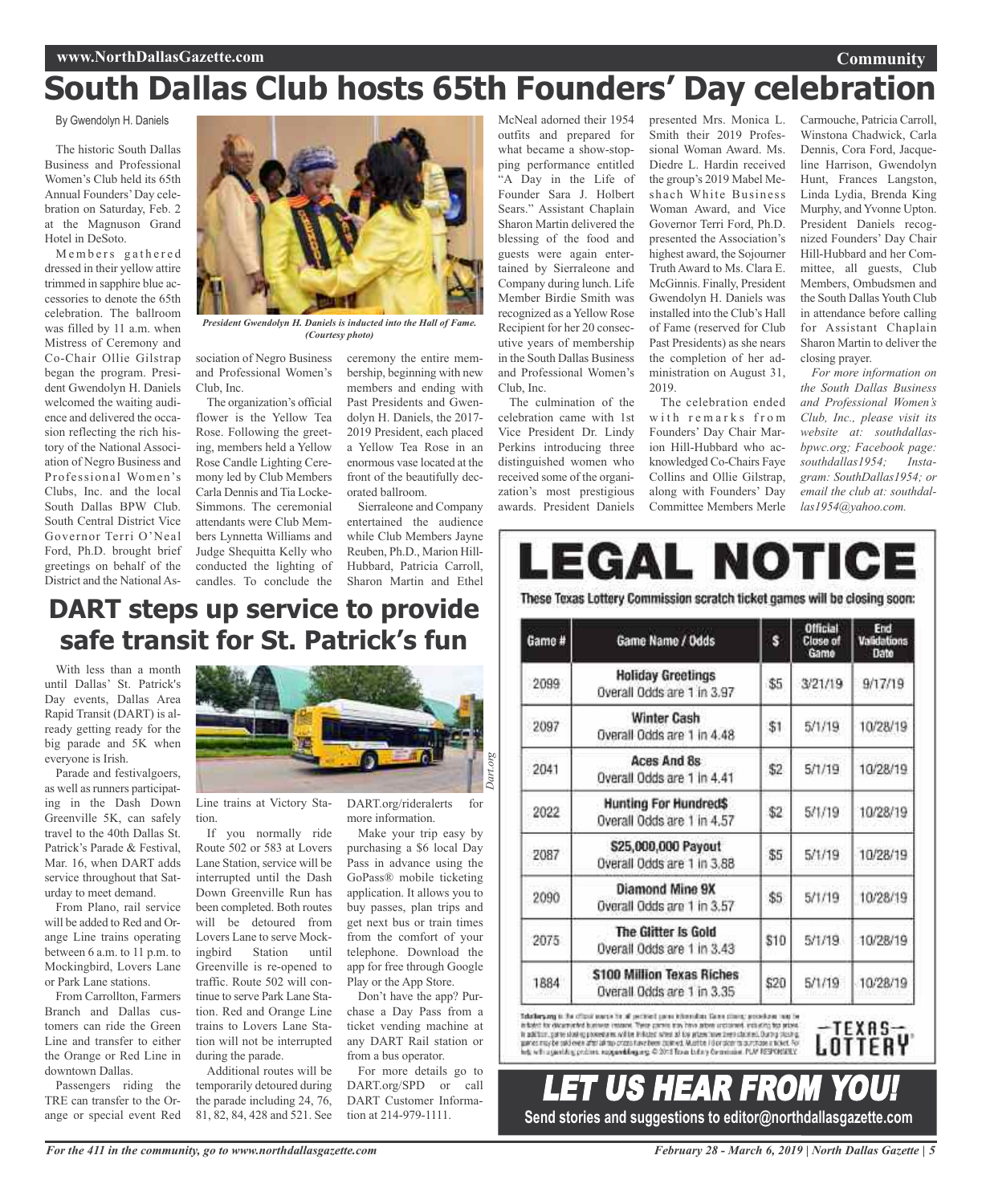# **Long-time Garland ISD trustee lauded for service to students**

As Garland ISD's most tenured Board of Trustees member, Linda Griffin has served the district since 1998. Year after year, she selflessly dedicates her time—without compensation—to ensure the safety, equity, financial stability and educational excellence of all students.

But Griffin's reach extends well beyond the tricities of Garland, Rowlett and Sachse. Her work bene-



### *Linda Griffin (Photo: Garland ISD)*

fits students across the entire state as well. She not only regularly advocates for public education in Austin and Washington, D.C., but she also promotes it at events throughout Texas.

Operating with an ABC motto of service, "Always Benefiting Children," Griffin's more than 20-year impact is now receiving some extra special attention. The Texas Alliance of Black School Educators (TABSE) recently named her the 2019 School Board Member of the Year. With just one honoree, this award signifies an unswerving commitment to representing and facilitating the educational needs of African-American students. Griffin will be recognized Feb. 22 during the annual TABSE conference in Galveston.

"Garland ISD is a leader in education across the state. It's only fitting that our Trustee be named Texas' best as well," said Superintendent Ricardo

López. "We are extremely fortunate to have Mrs. Griffin as an advocate for our students and for public education. She truly has a heart for children, and many of our district's successes can be credited to her service." Throughout her time as a

Trustee in GISD, Griffin has served as Board President three times in addition to serving as Vice President, Secretary and Assistant Secretary. She has also been

named a Master Trustee from the Leadership Texas Association of School Boards program and has won both Texas and National PTA Life Member Awards, a Woman of the Year Award from the Business and Professional Women's Club of Dallas, an Honoring First Ladies Award from the National Association for the Advancement of Colored People and more.

# **Rep. Johnson recognizes religious diversity at annual prayer breakfast**

Congresswoman Eddie Bernice Johnson on Tuesday hosted her Prayer Breakfast to bring together faith leaders from across the North Texas region. The annual gathering, featuring the theme "Strength Through Unity: Healing Our Nation" this year, provided a platform for leaders of many different faiths to articulate the need for peace that can be achieved through unity.

"This gathering has been a strong display of the great diversity that makes up the fabric of this nation," said Congresswoman Johnson during her remarks. "Over



*Congresswoman Eddie Bernice Johnson joining North Texas faith leaders in prayer at her annual Prayer Breakfast on Tuesday, February 19. (Courtesy photo)*

the years, we have proven that there is strength in unity and that the power of prayer and faith is real. As

we have before, this year presents us another opportunity to address the challenges we face and spread

prosperity in all the communities we are a part of." Among the distinguished leaders who addressed the audience, Pastor George Mason of the Wilshire Baptist Church served as the gathering's keynote speaker. In his remarks, Pastor Mason stressed the need to address challenges of inequality faced by people of backgrounds different from our own.

"If we want to heal our nation, we have to walk a path of justice to get to reconciliation," said Pastor Mason during his keynote address. "Dallas is the perfect city to start this, because it is hard to imagine a more religious city and a more unequal one. It is time

for honor, and it's time for love. It's time for healing."

The breakfast was attended by approximately 100 leaders and members of the North Texas faith community. Those in attendance advocated for peaceful collaboration for the growth and prosperity of a spiritually diverse Texas citizenry. Leaders present were from the Christian, Jewish, Muslim, Buddhist, and non-denominational faith communities. All the faith leaders spoke candidly about opportunities to unite our community in the wake of developing challenges.

# **Collin College to offer vet tech and insurance mgmt degrees**

The Collin College board of trustees approved two new associate degrees at the Feb. 26 board meeting. The two associate of applied science (AAS) degrees will be in veterinary technology and insurance management.

The new associate degrees will be implemented upon approval by the Texas Higher<br>Education Coordinating Coordinating

Board and the Southern Association of Colleges and Schools Commission on Colleges.

BothAAS degrees are elements of the college's Master Plan and Vision 2020 Strategic Plan to add career and technical (workforce) and academic programs which align with projected Collin County labor market needs.

"We are working hand-inhand with area industry representatives to create degree programs that will simultaneously benefit our local economy as well as our students," said Dr. Brenda Kihl, Collin College District executive vice president and chief academic officer. "The college's new degrees and certificates will provide job opportunities for students, employees for area businesses, and improve our community."

Each new associate degree includes a 15-semester credit hour general education core and career and technical education courses specific to the knowledge and skills required for employment in the industry.

The veterinary technology

degree will include 60 semester credit hours.

The insurance management degree will include 60 semester credit hours as well as a level I certificate in insurance industry, a level I certificate in sales and agency and a level II certificate in insurance industry. Level I and level II certificates are developed as stackable credentials within the AAS degree. Stackable credentials offer students the opportunity to take courses within a level I certificate which apply to a level II certificate and ultimately apply to an associate degree.

For more information about Collin College degrees and programs, visit www.collin.edu.

# **Ntarupt launches 'Talk About It Dallas' campaign to prevent teen pregnancy**

Texas is ranked fourth in the country in teen births, and first in repeat teen births. Dallas County has the highest teen birth rate of any major Texas city and exceeds the national average. In several Dallas County zip codes, the teen birth rate mirrors that of Afghanistan, Honduras, and Iraq. Dallas County teen mothers are more likely to live in poverty, and less likely to complete education that would take them out of poverty: only about half of teen mothers earn a high school diploma by age 22 (compared to 90% of women without a teen birth) and 2% receive a college degree by age 30. Research cites that pre-

venting teen pregnancies from occurring is solvable through awareness, resources, and education, which is what led Ntarupt (North Texas Alliance to Reduce Unintended Pregnancy in Teens) to create the "Talk About It Dallas", a city- and privately-funded campaign that launches today. While the campaign is a first of its kind for Dallas, similar campaigns in other cities have proven to be successful, like

in Milwaukee, WI where teen birth rates for girls 15 to 17 years old were reduced by 65% over 10 years.

"I launched the Mayor's Task Force on Poverty to address our city's economic inequities head-on," said Dallas Mayor Mike Rawlings. "Through that work, we found that teen pregnancy is one of the major contributors to poverty. Curbing that

rate is a moral imperative. I am pleased that the City of Dallas is taking part in the solution to this challenge." Research on teen fathers shows that nearly 92% are

not married to the mothers of their children, leading to single-parent, single-income households. Reduced income and low educational attainment by teen mothers results in their children being less likely to receive proper healthcare and nutrition and being more likely to suffer negative health and behavioral outcomes, which combine to perpetuate Dallas' ranking as 3rd highest in the nation for child poverty.

Research from the Centers for Disease Control indicates teens seek accurate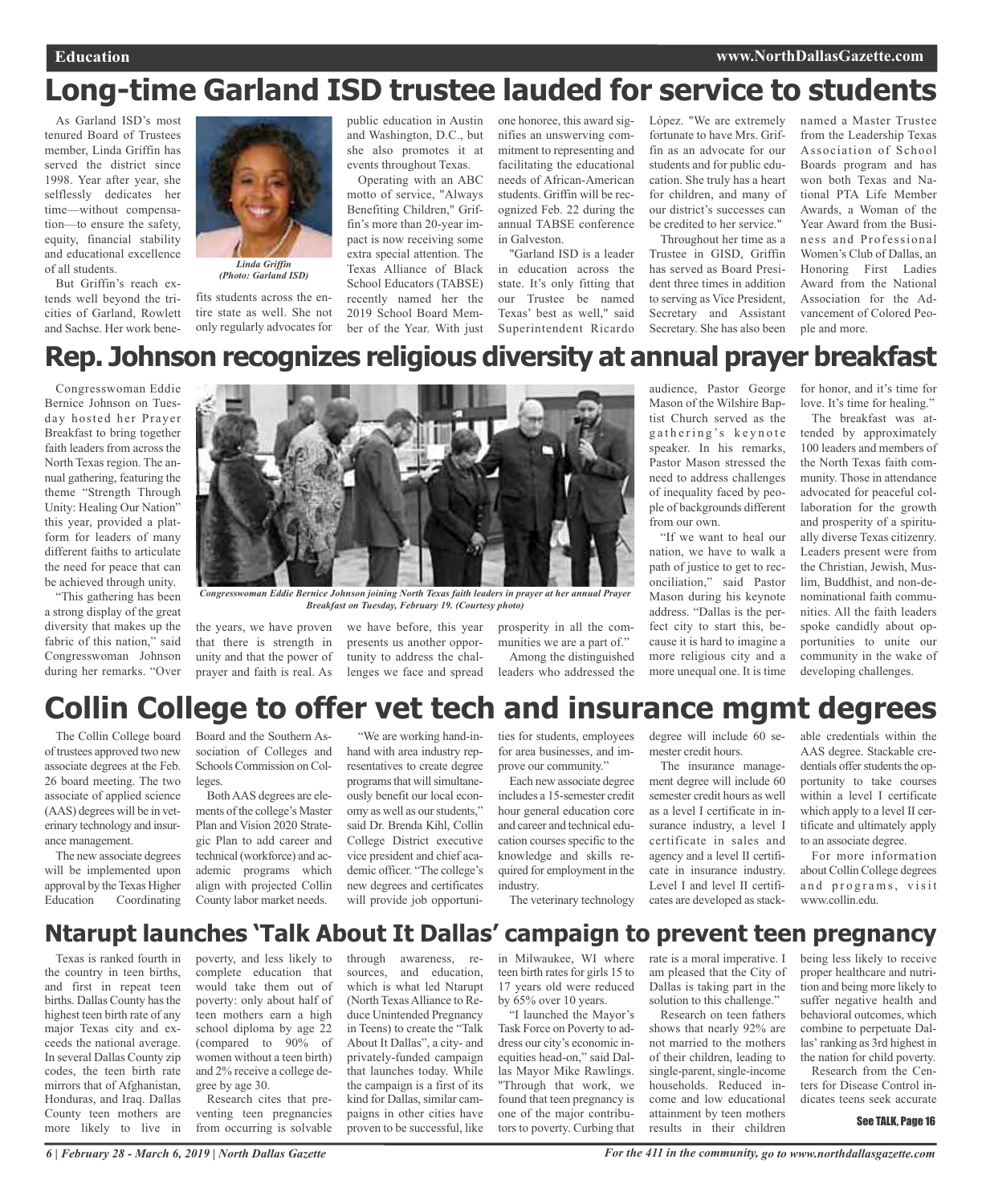# **WAW.** NorthDallasGazette.com **Carrollton** *Carrollton Carrollton Carrollton Carrollton Carrollton Carrollton Carrollton Carrollton Carrollton Carrollton Carrollton Carrollton*

# **Carrollton's new mobile app allows additional engagement with the city**

The City of Carrollton has partnered with developer CityFront Innovations, LLC to launch a new free mobile app that will provide residents with another tool for engaging with the City.

Whether looking for a local restaurant or business, reporting an area of the street that needs repair, scrolling the City's latest news and upcoming events, or searching information available via the City's website, the app puts everything Carrollton at your fingertips.

It's even possible to pay resident's utility bill, pay an alarm permit, or resolve a traffic violation.

The app's integrated image recognition technology, along with GPS-enabled tracking on a smartphone, lets users report an issue by

snapping a photo and submitting it to the City for review.

The image is sent directly to the City of Carrollton where the photo will be assigned to the appropriate City department.

The app also allows voiceactivated reporting, if preferred, and text messaging, or a combination.

Content from a variety of

search engines and applications provides the ability to search local restaurants and businesses in the app and even allows the user to add personal likes to help individualize the experience.

The City does not filter this information; the results are the most up-to-date information available online and delivered in a way that caters to the individual's search



### **Carrollton**

**TexFest** will be held on March 2, from 3 p.m. to 9 p.m. at Downtown Carrollton Square, in Carrollton. Slip on your cowboy boots and get ready to have a Texas-sized good time at the fourth annual TEXFest. The free celebration of Texas Independence Day features craft beer and performances by local Texas Music artists. For more information visit Cityofcarrollton.com.

# **Dallas**

**Inalienable Rights: Living History Through the Eyes of the Enslaved** will be held on March 2, from 10 a.m. to 2 p.m. at Dallas Heritage Village, in Dallas. During Saturday's public event, a team of interpreters will address topics such as the daily life of an enslaved person and the critical need to preserve what is left of the structures associated with the enslavement of Africans and African-Americans.

### **Irving**

**Irving's Got Talent** will be held on March 1, from 7 p.m. to 10 p.m. at Irving Arts Center in Carpenter Hall, in Irving. Join them for an evening of entertainment as Irving's best musicians, dancers and other performers compete in our annual teen talent competition. Audience members will be able to text their vote for best performance

of the night. Refreshments and light snacks will be served at intermission. Open to the public. Free admission. For more information contact (972) 721- 8090.

**The Bear Creek Story f r o m E m a n c i p a ti o n through the Civil Rights Movement** will be held on March 2, from 10 a.m. to 4 p.m. at Jackie Townsell Bear Creek Heritage Center, in Irving. Free tours will be offered of three historic structures on the site.

They showcase the history of the Bear Creek community, which tells the story of the African-American experience from the time of emancipation of the slaves through the Civil Rights movement of the 1950s and '60s. The structures include: the Green House, owned by the first African-American landowner in Bear Creek who was also a former slave; the J.O. Davis Home, an educator in the community; and the Prince Hall Gilbert Grove Masonic Lodge, one of the few surviving Prince Hall Masonic Lodges in the country.

**Night of Promise 2019** will be held on March 2, from 6 p.m. to 9 p.m. at Irving Convention Center, Junior Ballroom, in Irving. Family Promise of Irving hosts its seventh annual gala fundraiser. Gloria Campos joins as this year's Honorary Chair, and the event fea-



tures a delicious full-course meal and dancing to live music by the Doc Gibbs Band.

A raffle drawing for two Southwest Airlines tickets and a \$1,000 Hilton gift card sweetens the evening's excitement, while the silent auction, featuring a broad array of generously donated items, is always a crowd favorite.

Night of Promise has grown to host hundreds of civic-minded, area residents who have a big heart for homeless families with children by assisting those who have lost or are at risk of losing their housing regain self-sufficiency.

Families work one-onone with a Case Manager to navigate available resources and build skills.

FPI also provides food, shelter, community resources, and encouragement through a network of over 450 volunteers. Get your tickets today at http://www.familypromiseirving.org/.

**Grand Prairie** The **Grand Prairie State**

# **City Briefs**

**of the City** will be held on in Grand Prairie. Tickets of Commerce. For more in-March 7, starting at 6 p.m. must be purchased through at the Ruthe Jackson Center, the Grand Prairie Chamber

formation, call 972-264- 1558.

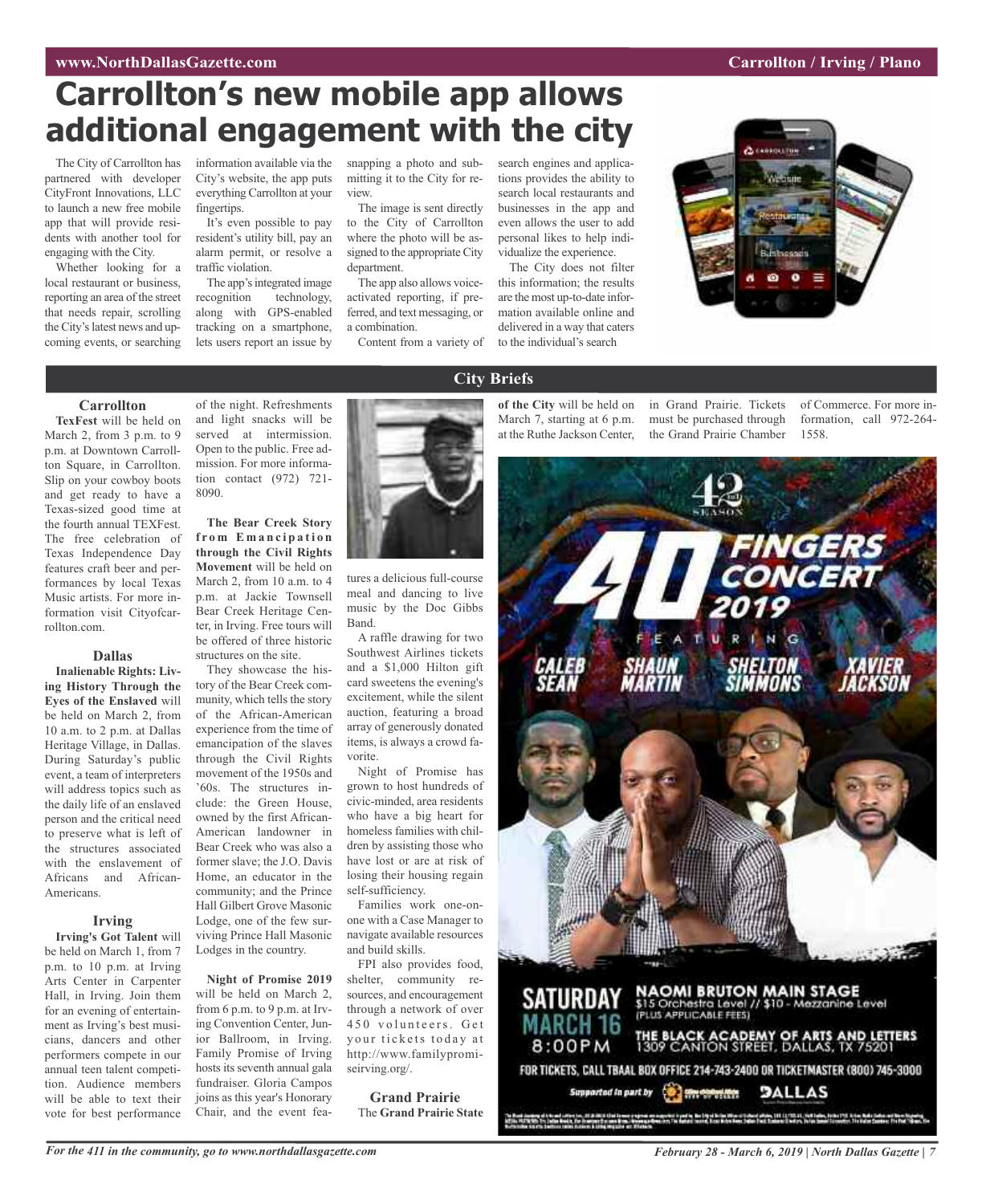

This is **Alicia.** She loves moving to the **beat** of the best music streaming services. But she doesn't love keeping track of payments to her subscriptions. So we made it easier with Control Tower.

Control Tower is the simple way to track your Wells Fargo recurring payments, including streaming services and more, right from the Wells Fargo Mobile" app. It'll make anyone break out into a happy dance.



Learn more at wellsfargo.com/foryou

#2019 Wells Fargo Bank, N.A. All rights reserved. Member FDIC. Availability may be affected by your mobile carrier's coverage area. Your mobile carrier's message and data rates may apply.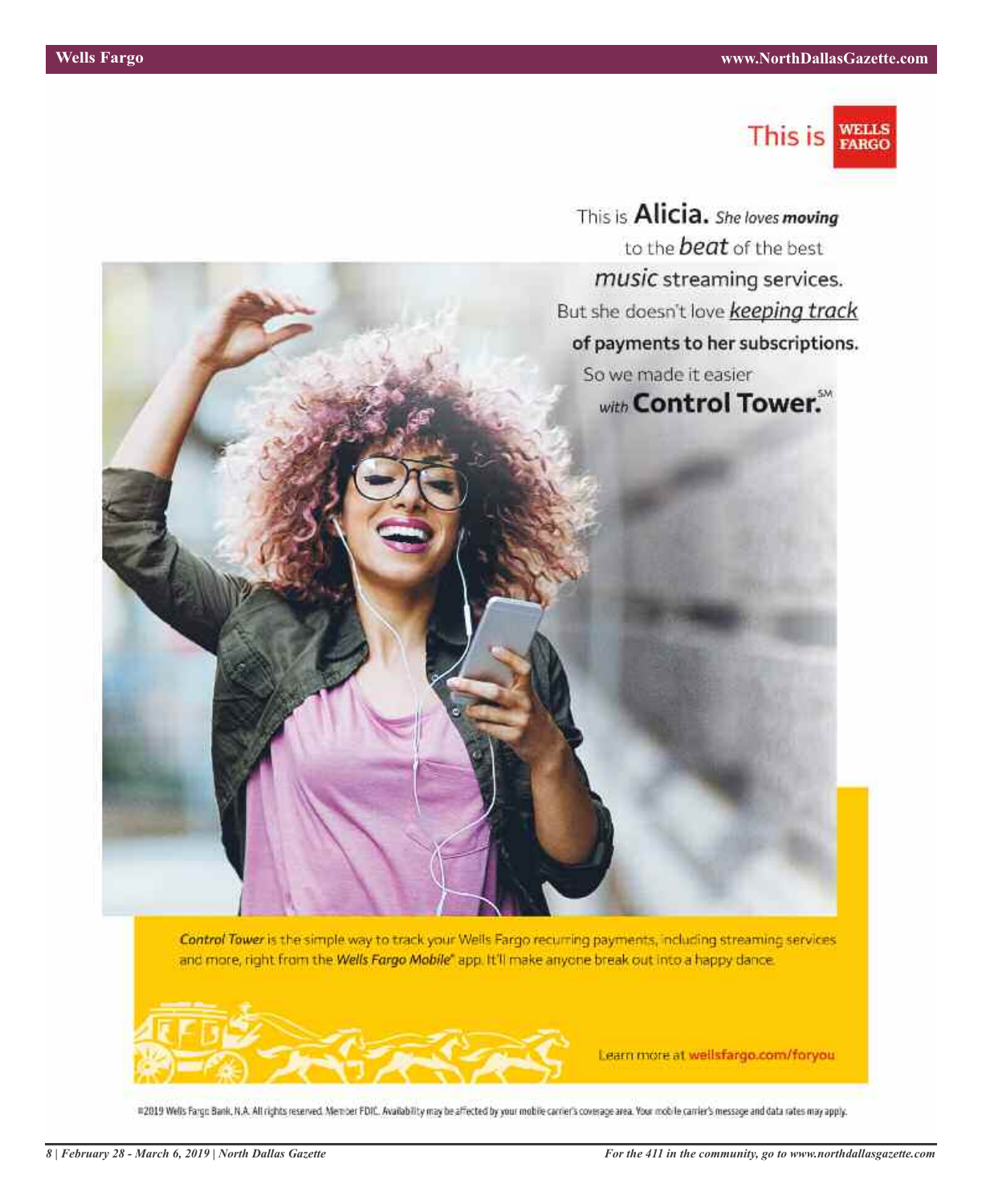# **Director Spike Lee wins first Oscar at 91st annual Academy Awards**

By Lauren Victoria Burke NNPA Contributor

Director Spike Lee, who was famously passed over for Best Film and Best Director for his 1992 film "Malcolm X," won his first Oscar at the 91st Annual Academy Awards.

Wearing a purple suit and hat and seated in the front row at the Dolby Theatre on Hollywood Boulevard in Los Angeles, Lee was nominated for two Oscars: Best Adaptive Screenplay for "Blackkklansman," and for Best Director of the same film.

Though Lee did not win for Best Director for



*Lee's production company, 40 Acres and a Mule Filmworks, has produced over 35 films since 1983. (AMPAS / Courtesy)*

"Blackkklansman," the evening featured a great deal of diversity as the Director of the film "Roma,"

Alfonso Cuarón, was awarded for Best Director. Lee's production company, 40 Acres and a Mule Filmworks, has produced over 35 films since 1983. Lee, 61, has created several memorable films including,

"She's Gotta Have It" (1986), "School Daze" (1988), "Do the Right Thing" (1989), "Mo' Better Blues" (1990), "Jungle Fever" (1991) and "Malcolm X" (1992).

When Best Actor nominee Denzel Washington, who starred in "Malcolm X," lost to Al Pacino for his performance in "Scent of A Woman" it was considered one the biggest snubs in Oscars history. Overall, "Malcolm X" won no major awards.

"It was so funny and so horrifying because it was based on the truth and truth is so precious these days,"

said legendary singer and film director, Barbra Streisand, as she introduced Lee's film "Blackkklansman," at the Academy Awards.

Though Lee was born in Atlanta, he was raised on New York and has made Brooklyn, NY his hometown.

*Lauren Victoria Burke is an independent journalist and writer for NNPA as well as a political analyst and strategist as Principal of Win Digital Media LLC. She may be contacted at LBurke007@gmail.com a n d o n t w i t t e r a t @LVBurke.*

# **NDG Entertainment: Music hits the spot this week in DFW**

By Tiffany Gilbert *NDG* Entertainment

Don't miss out on **Feature Friday This Friday At Status**. This event will be held on March 1 and March 2, at Status NightClub, in Dallas. The Co-Operative Group aspires to curate a culmination of luxury, fashion and creativity infused into the night life experience. STATUS is not only a premier Lounge but an expression of a state of mind! The Co-Operative Group's mission is to create great vibes, an amazing experience and everlasting memories. For tickets visit Eventbrite.com.

Dance it up at Urban Fêtes presents: **SILENT"R&B vs TRAP" Party Dallas** on March 1, at Taboo Lounge, in Dallas. Vibe out to 3 Live DJs spinning the hottest New & Old School Trap & R&B hits you can find. You must be 21 or older to attend. There is a strict no refund policy unless Urban Fetes cancels the event. Be sure to RSVP at http://www.silentpartydfw.eventbrite.com.



Jam out to **Jammin' The Reggae Day Party** on March 2, from 3 p.m. to 10 p.m. at Heroes Lounge, in Dallas. Be sure to stop by during the day party. \$1 drinks and no cover until 10 p.m. Live entertainment includes DJ QB, DJ Boladi, DJ Shawn Sniper, DJ Malcom Vex and more.

Come see **Wiz Khalifa and Curren\$y** perform live on March 7, at 7 p.m. at the House of Blues, in Dallas. For more information and tickets visit Houseofblues.com.

Tom Joyner will bring his

**Enter to Win!**

**Ticket Giveaway**

farewell tour to Dallas in August. Tickets for the **"One MoreTime Experience"** go on sale to the public Friday, March 1st at 11 a.m.

You can purchase tickets at MAJIC945.com. Joyner will host the event in multiple cities with more artists and guests expected to join the tour throughout the summer. Dallas will be a special stop on the tour with the city being a pivotal point in his career. Joyner originally gained popularity as "The Fly Jock," a name coined for his daily travel schedule to anchor two drive-time radio shows—mornings in Dallas and afternoons in Chicago.



*NDG Entertainment Ticket Giveaway!!! Visit us on Facebook to win tickets to the the hottest events in Dallas/Fort Worth!!!!*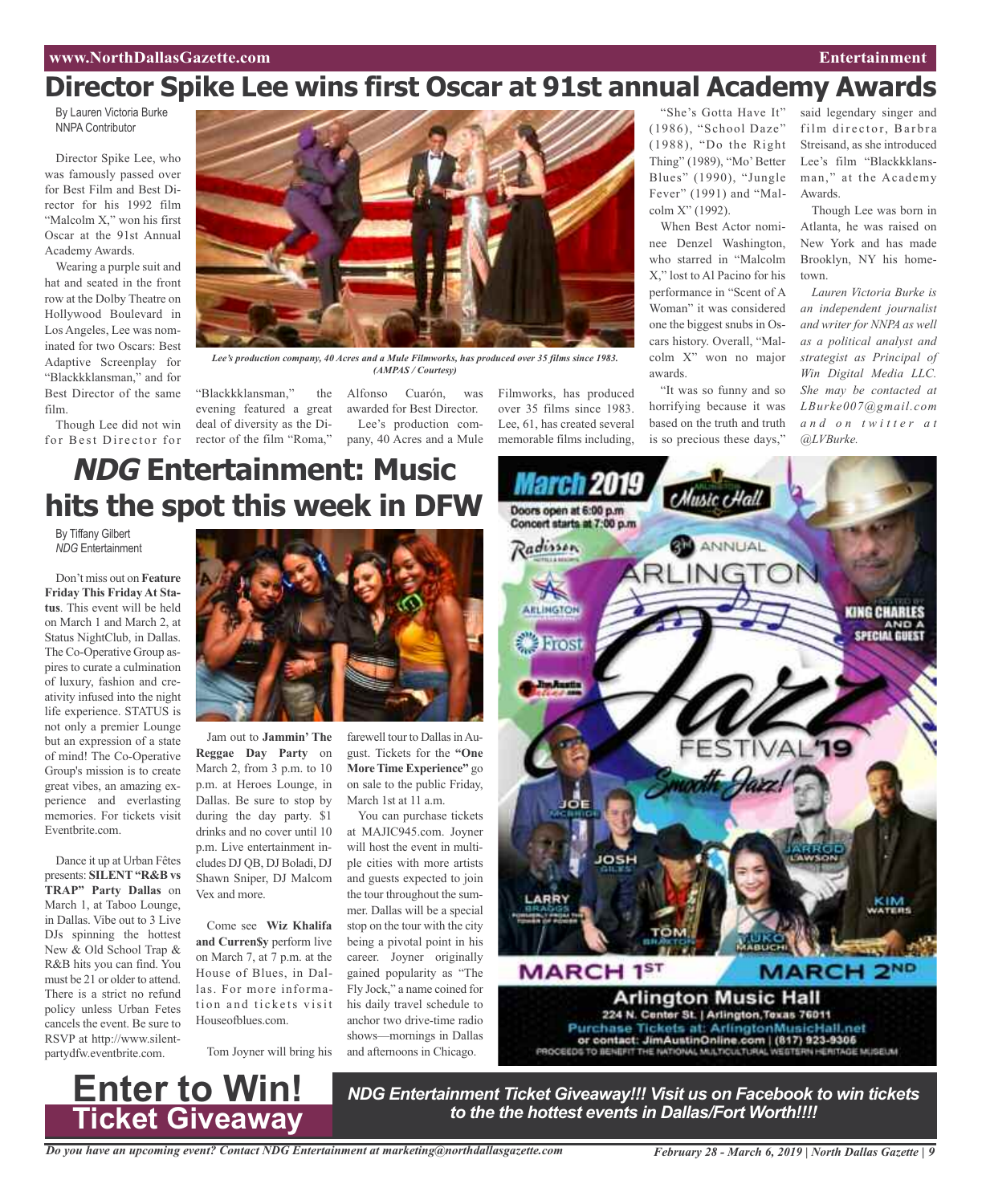# **Arlington Jazz Festival brings cool vibes to DFW this weekend**

Jazz is a genre of music that has not only cultivated fans all over the world, but has also spread its influence into other styles of music from rock to hip-hop and beyond. A wide-ranging showcase of this style is coming to Arlington for local audiences to enjoy firsthand.

JimAustin Online is hosting the 2019 Arlington Jazz Festival taking place on Friday and Saturday, March 1- 2 at the Arlington Music



Hall located at 224 N. Center Street in Arlington. Guests are invited to

enjoy two nights of Smooth

Jazz with the biggest names in music.

Guitarist Black Arron is headlining an all-star lineup

*SpencerImbrockUnsplash* on Friday night. Other performers for the evening includes jazz legend Joe McBride, hometown phenom Josh Giles and the sultry sounds of saxophonist extraordinaire Tom Braxton. Then on Saturday night, jazz favorite Kim Waters along with Jarrod Lawson with his soul infused jazz piano and international superstar Yuko Mabuchi.

"As we celebrate our third year of the music festival at the Arlington Music Hall,

we couldn't be more pleased about how it continues to grow year after year," says event promoter Jim Austin.

"We listened to the music fans here in North Texas and around the country, and we have added even more Smooth Jazz to the festival for everyone to enjoy!"

Radio personality King Charles will serve as the host of the festival. The festival will benefit the National Multicultural Western Heritage Museum.

Do not miss the premiere music event of the year when the 3rd Annual Arlington Music Festival comes to the Arlington Music Hall!

All seats are reserved and are \$45 to \$125 per show. Vendor booths and sponsorships are available.

For tickets, visit www.arlingtonmusichall.net or call 817-923-9305 for more information on becoming an event sponsor or vendor.

# Gleb, Joy Franz as Dowager **Anastasia production brings glimmer to the Dallas stage**

By Rachel Hawkins *NDG* Staff Writer

*Anastasia*, The New Broadway Musical opened in Dallas on Feb. 19 and will run until March 3 at Music Hall, in Fair Park.

Originally, this magical tale of the Russian Empire open in 2017 in New York and was acclaimed to be a sweeping adventure, romance and historical epic whose fine craftsmanship will satisfy musical-theater fans.

*Anastasia*, a Broadway musical inspired by the animated 1997 Don Bluth film, is a loose adaptation and inspiration of the story of the Grand Duchess Anastasia Nikolaevna of Russia, in which her family escapes execution. In the year of 1916, the musical follows an orphan named Anya. Although she has lost most of her memories, she begins to

share thoughts of the life she knew before.

Pursued by a ruthless Soviet officer determined to silence her, Anya enlists the aid of a dashing conman and a lovable ex-aristocrat. Together, they embark on an epic adventure to help her find home, love, and family.

Anya, played by Lila Coogan, along with Stephen Brower as Dmitry, Edward Staudenmayer as Vlad, Jason Michael Evens as

Empress, and Tari Kelly as Countess Lily, them and the entire ensemble all give a wonderful and colorful performance which will keep your attention until the end. The lighting design and

set design alone will keep you wanting more. While the musical itself

does change a few things to stay more realistic, there are a couple of parts lovers of the original movie will notice. Songs like "A Rumor in St. Petersburg", "Learn to Do It", "Once Upon a December", "Journey to the Past", and "Paris Holds the Key (To Your Heart)", can be found in this musical.

The choreography is nothing short of amazing. From the musical numbers like the traveling scene's "We'll Go From There" to the Neva Club's "Land of Yesterday" or even "Quartet at the Ballet," you will experience the cast members dancing all over the stage with their colorful costumes.

The live orchestra, along with the sound design, and costume design was the icing on the cake. The (mostly) original score directed by Tony Award-winning director Darko Tresnjak, sparkly ball gown dresses, and the never-ending changes of scenery, Anastasia will leave you wanting more.

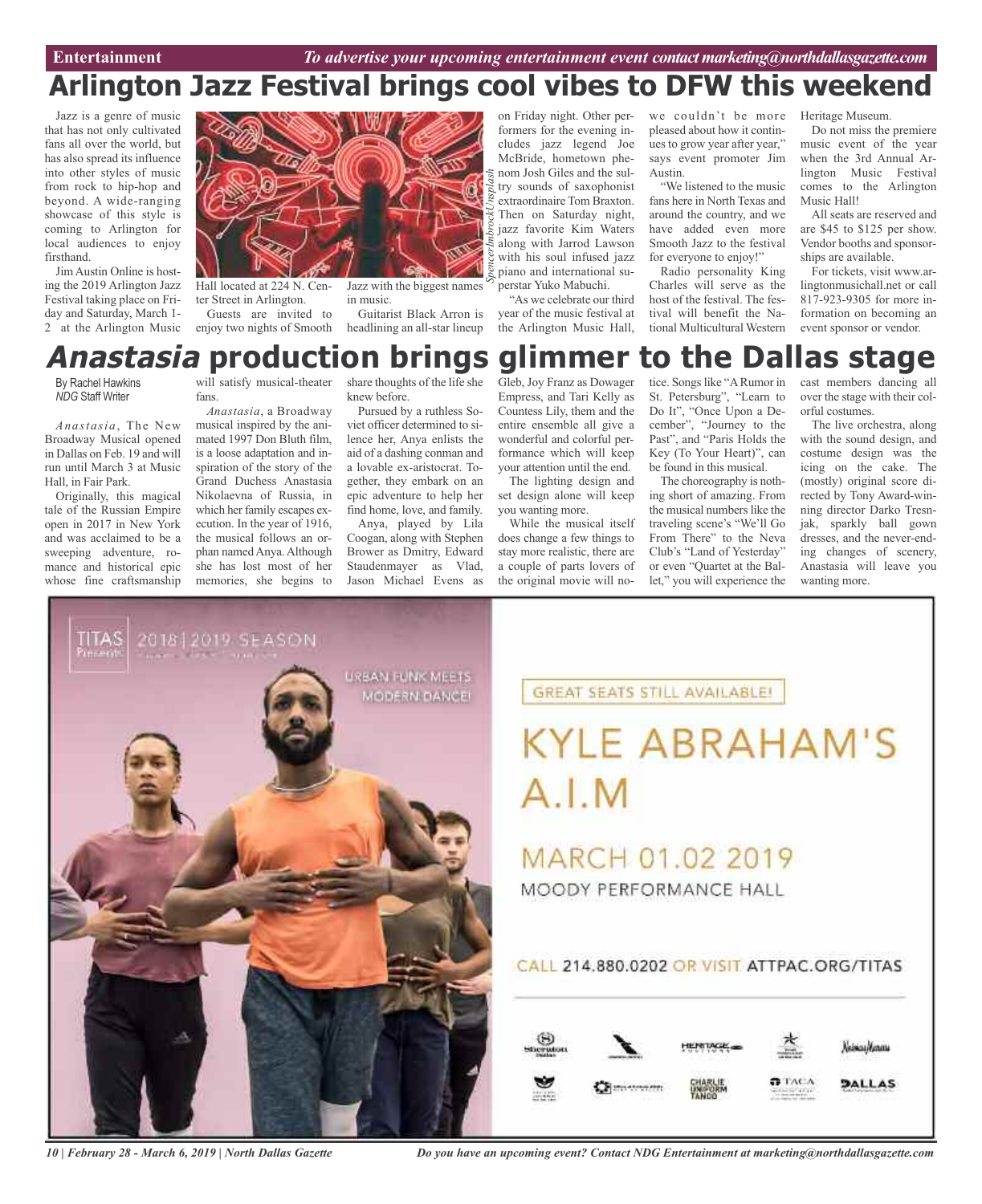# **Education Department helps loan servicers instead of borrowers**

### By Charlene Crowell

In an increasingly competitive global economy, highly skilled workers have a sharp advantage in securing and keeping employment.And as technological advances result in life-long learning in many occupations, many worker-students turn to federal student aid, the largest source of funding for higher education, to expand and/or hone their value in the marketplace.

But a newly-released audit report finds fault with how the Department of Education (Department) is managing both its loan funds and its 15 contract student loan servicers. According to an Office of Inspector General (OIG) report released on February 12, "borrowers might not have been protected from poor services, and taxpayers might not have been protected from improper payments."

That statement covers a range of student loan concerns and include loan payments, loan consolidation, principal and interest pay-

ments and repayment options like income-driven repayment plans and forbearance. But its content takes direct aim at the Federal Student Aid (AID) division of the Department, charged with being a thrifty steward of the billions of dollars dedicated to higher education.

Could it be that the current student loan crisis is facing the same threat today that was rampant a decade ago during the mortgage crisis? Are borrowers' payments being properly applied? Or are unchecked and unaccountable loan servicers bilking consumers into unwarranted costs and payments?

I'm betting that the 44 million borrowers who together owe more than \$1.4 trillion in student loan debt seriously want to know.

"FSA's not holding servicers accountable could lead to servicers being paid more than they should be (the contracts with servicers allow FSA to recover amounts paid for loans not serviced in compliance with requirements)," states the re-

port.

"FSA management rarely used available contract accountability provisions to hold servicers accountable for instances of noncompliance," continued the report. "By not holding servicers accountable for instances of noncompliance with Federal loan servicing requirements, FSA did not provide servicers with an incentive to take actions to mitigate the risk of continued servicer noncompliance that could harm students."

According to OIG, all student loan servicer contracts are supposed to be awarded on the basis of performance measures in five weighted areas. Two factors, borrower satisfaction and the percentage of borrowers who were not more than five days delinquent, together account for up to 60 of the contractors overall score. Servicers are also evaluated on the percentage of borrowers whose loans were more than 90 days late but less than 271, and a percentage who were more than 270 days delinquent but less than 361, and

an FSA employee satisfaction survey.

Although the Department has 15 student loan servicer contracts, four were the biggest beneficiaries during the OIG's audit period.As of September 30, 2017, federal student loan debt was \$1.147 trillion with 93 percent of those loans assigned to PHEAA (\$319 billion), Great Lakes (\$236 billion), Navient (\$215 billion), and Nelnet (\$180 billion). In February 2017, the

Consumer Financial Protection Bureau (CFPB) sued Navient Corporation and two of its subsidiaries for allegedly using shortcuts and deception to illegally cheat 12 million borrowers out of their rights to lower loan repayments. These practices, according to CFPB, led to an additional \$4 billion in borrower costs.

Much of the unnecessary costs were the result of Navient's widespread use of forbearance that boosted corporate profits by minimizing time spent advising distressed borrowers. For example, three-years of deferment

on \$30,000 in student loans would cost a borrower an additional \$6,742.

Navient also had another dubious distinction. In 2017, more consumers filed complaints about Navient than any other student loan servicer. Complainants identified dealing with the servicer or lender as the key issue, compared to only 34 percent whose problems were based on an inability to pay their loans.

"The Inspector General's damning revelations that the Department of Education failed to track all instances of non-compliance or to hold servicers accountable for errors demonstrates its lack of commitment to protecting student loan borrowers", said Persis Yu, director of the National Consumer Law Center's Student Loan Borrower Assistance Project. "Unfortunately, this revelation is consistent with the Department's prior actions, which have repeatedly put the interests of big business ahead of the interests of student loan borrowers.

would agree with the Trump Administration's mounting actions that favor businesses before consumers. The recently-announced rule reversal on payday loans is another example. In 2018, guidance that protected people of color from discrimination in auto loan financing is yet another.

**Marketplace**

"Policies and practices must assure student success while minimizing costly debt errors that become unnecessary burdens," said Whitney Barkley-Denney, a policy counsel with the Center for Responsible Lending.

"In this past year, Department of Education has justified its aggressive steps to shield student loan servicers from liability by claiming that it rigorously oversees its servicers," added Yu. "This report from the Inspector General demonstrates that claim is false."

*Charlene Crowell is the Deputy Communications Director with the Center for Responsible Lending. She can be reached at Charlene.crowell@responsiblelending.org.*

Many consumer advocates

# **Migration restrictions limit long-term economic growth**

Relaxing migration restrictions globally could deliver a threefold increase in global GDP, according to prize-winning research by SMU economist Klaus Desmet. In contrast, if current restrictions are maintained, areas like the United States and Europe will see their productivity advantage erode over the long term, according to a new economic model developed by Desmet and research colleagues.

"What we find is that the population-dense places, by virtue of having dense and large markets, will eventually start innovating. Once their productivity takes off, they will enter in a virtuous circle of innovation and density," says Desmet, the Ruth and Kenneth Altshuler Centennial Interdisciplinary Professor of Economics.

"Many of today's population-dense places are in East Asia and sub-Saharan Africa. With current migration restrictions prohibiting movement elsewhere, these will remain the densest places. Eventually they will take off, and in the very long run, several centuries from now, they will become the world's productivity leaders. "This is already happening in some areas, such as China," Desmet says. "In contrast, the U.S. and Europe will lose out. They can stop this reversal of fortune from happening by adopting freer migration policies."

Desmet, David Krisztian Nagy and Esteban Rossi-Hansberg received the Robert E. Lucas Jr. Prize for this research, "The Geography of Development," published in the Journal of Political Economy. The Lucas Prize is awarded biannually for the most interesting paper published in the Journal of Political Economy.

Most existing research

# **DOORS,** continued from Page <sup>1</sup>

ing any of the proposed ideas acted upon by city staff at that time, the project stalled. For lack of a better term, interest in the project died."

The City of Irving leased the property to the Irving Professional Firefighters until Tommy Gonzalez, City of Irving's previous City Manager, decided to ask the organization to vacate the property. Then the city condemned the property.

"The Irving Professional Fire Fighters Association (IPFFA) expressed interest for several years in wanting to purchase the property as well to house their offices and possibly a fire museum/public education facility," Rozier said. "These conversations occurred with then-City Manager Tommy Gonzalez both prior to and after being evicted. The lack of cooperation and communication led the IPFFA to

has focused on the short-run effects of liberalizing migration restrictions, Desmet says.

"Our research is taking into account the long-run effects," Desmet says. "Initially, when migrants arrive, there are adjustment and integration costs, and the benefits may be elusive. In the longer run, however, migrants contribute tremendously to productivity and innovation. Unfortunately, the current debate on migration is hopelessly focused on very short-run issues, and completely fails to take into account its long-run impor-

move forward on an alternate location and they have since relocated to a different property in South Irving."

Any Irving residents interested in working on this historical project should contact their city council member.

"The property has quite a bit of historical significance to the City and of course the Firefighters that lived there,"

tance."

The costs of limiting migration will be difficult to see over the next ten to 20 years, Desmet says. "But the world is slowly moving in the direction of a productivity reversal."

To conduct the migration research, the team developed an economic model that looks at economic growth on a global scale, but at a fine level of geographic resolution, using income, population, land-use, roads, railroads, rivers and ocean data for the entire globe, Desmet says.

"What is innovative about

Rozier said. "As an organization, the IPFFAwould like to see it preserved in some respect. In actuality, according to GIS studies, Irving has a need in that area for an additional fire company to adequately serve that portion of the city. It would be great to see the city rehab the property, assign an engine company there and provide that

the model is that it gives predictions, not just for the localities directly impacted by a particular shock, but also for the rest of the world."

The researchers tested the model by running it backwards, 150 years in the past, then compared the predictions to actual data. They found the model compared well with actual events, lending credibility to its ability to predict the future.

For the migration study, the model predicted several centuries into the future, critical for studying migration in particular, Desmet says.

portion of the city better fire and EMS response capabilities much as it did with the addition of Fire Station 12 for Hackberry Creek. The IPFFA would be very supportive in any endeavor to preserve the history of the building. We would love to see it back as a functioning firehouse serving the citizens of South Irving."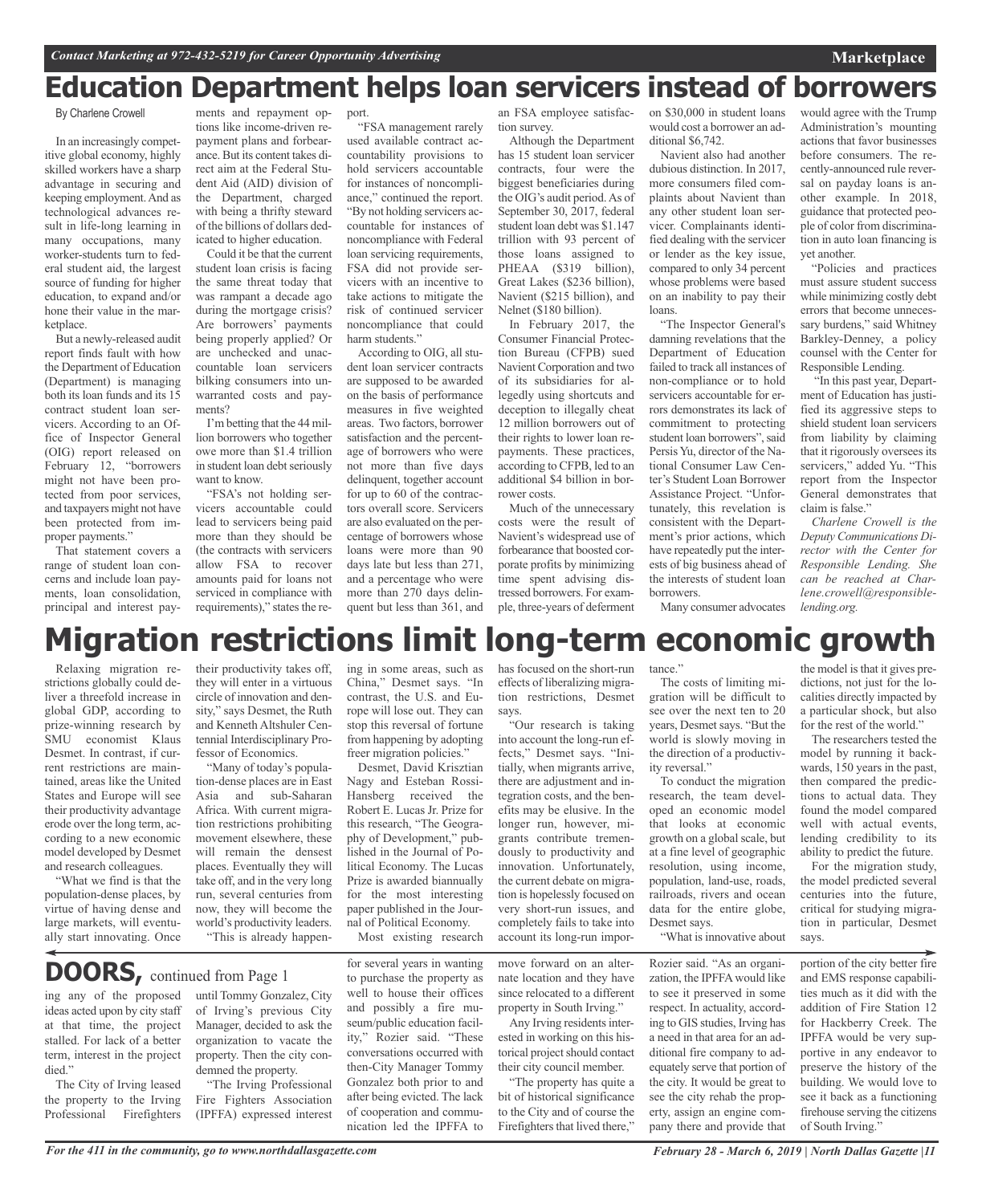# **D.C. Congresswoman Eleanor Holmes Norton set to introduce bill to require federal agencies to advertise with Black Press**

By Stacy M. Brown NNPA Correspondent

Legendary and longtime D.C. Congresswoman Eleanor Holmes Norton is hoping to accomplish what may not have been possible during the last Congress.

Norton, who is in her 28th year in Congress, plans to reintroduce H.R. 7215 which would require all government agencies to report on expenditures for contracts for advertisement and other purposes.

Her spokesman Benjamin Fritsch said this week that Norton would roll out the resolution soon.

She first introduced it last fall and it was referred to the House Committee on Budget but the 115th Congress then went into recess.



*At a 2016 Black Press Week event, Norton stood with leaders of the National Newspaper Publishers Association and the National Association of Hispanic Publications to call for a federal report on advertising spending by government agencies with minority-owned media. (NNPA)*

The new Democraticcontrolled 116th Congress should afford Norton the opportunity to push through her resolution and perhaps gain a voting-member's support to enact legislation. Because she's a D.C. del-

egate, Norton doesn't enjoy full voting rights and isn't

permitted to vote on final legislation.

Still, her impact on Congress has resonated for nearly three decades and, at a 2016 Black Press Week event, Norton stood with leaders of the National Newspaper Publishers Association and the National

Association of Hispanic Publications to call for a federal report on advertising spending by government agencies with minorityowned media.

Because of her relentless pursuit, Norton was able to obtain a new Government Accountability Office report that concluded that, of the \$5 billion spent on advertising by federal agencies over the past decade, just \$50 million went to Blackowned businesses.

The report didn't detail how much of the \$50 million went to Black newspaper owners, only that they were included among all black businesses.

After the report's release in July, the NNPA called on Congressman Cedric Richmond, the chair of the Congressional Black Caucus, and members of the Congressional Hispanic Caucus to "forcefully raise their voices of discontent and reaffirmation of the demands for equity, justice and fairness and end to this kind of systemic refusal to treat African American-owned and Latino-owned businesses along with others in a just, fair and equitable manner."

Norton said her bill would specifically require federal agencies to include in their annual budget requests to Congress the amount they spent in the most recent fiscal year on advertising contracts with newspapers and media companies owned by minorities and women, as well as projections of such spending for the upcoming fiscal year.

The Congresswoman also sent letters to all 12 appropriations subcommittees, requesting that they require each agency under their jurisdiction to include this advertising data in their budget requests.

"The federal government is the largest advertiser in the United States, and it has an obligation to ensure fair access to its contracts for minority and women-owned newspapers and media companies," Norton said.

"My bill would provide the transparency to ensure federal agencies are striving to reach minorities, who often get their daily news from smaller media outlets who serve communities of color."

# **To feel happier at work, share 'the real you'**

By Amy Mccaig Rice University

(Futurity) At work, it's healthier and more productive just to be yourself, according to a new study.

The study examines 65 studies focusing on what happens after people in a workplace disclose a stigmatized identity, such as sexual orientation, mental illness, physical disability, or pregnancy.

Eden King, a coauthor of the study and an associate professor of psychology at

Rice University, calls the decision to express a stigmatized identity highly complicated.

"It has the potential for both positive and negative consequences," she says.

The research overwhelmingly indicates, however, that people with non-visible stigmas (such as sexual orientation or health problems) who live openly at work are happier with their overall lives and more productive in the workplace. Self-disclosure is typically a positive experience because it

allows people to improve connections, form relationships with others, and free their minds of unwanted thoughts, King says.

Workers who expressed their non-visible stigmas experienced decreased job anxiety, decreased role ambiguity, improved job satisfaction, and increased commitment to their position. Outside of work, these people reported decreased psychological stress and increased satisfaction with their lives.

But the study found that

the same results did not apply to people with visible traits, such as race, gender, and physical disability.

"Identities that are immediately observable operate differently than those that are concealable," King says. "The same kinds of difficult decisions about whether or not to disclose the identity—not to mention the questions of to whom, how, when, and where to disclose those identities—are probably less central to their psychological experiences."

Because most people appreciate gaining new information about others, the expression of visible stigmas is likely to have less of an impact, King says.

"Also, people react negatively to those who express or call attention to stigmas that are clearly visible to others, such as race or gender, as this may be seen as a form of advocacy or heightened pride in one's identity," she says.

The researchers say more work will help understand the motivations for express-

ing different stigmas. They say they hope the metaanalysis will help workplaces and policymakers protect individuals with stigmas from discrimination.

The study appears in the Journal of Business and Psychology. Additional coauthors are from Rice University; Texas A&M University; the University of Memphis; Xavier University; Portland State University; and the University of California, Berkeley.

*Source: Rice University*

# **Michaels partners with Boys & Girls Clubs to empower youth to unleash their creative potential**

The Michaels Companies, Inc. recently announced a new three-year partnership with Boys & Girls Clubs of America and Boys & Girls Clubs of Canada.

With the newly-minted Making Great Futures program, Michaels is dedicated to inspiring change within the Clubs' creative arts programming by renovating select art spaces, sharing educational tools and resources, and facilitating team member engagement opportunities, as well as serving as the organizations preferred arts and crafts provider.

"The extraordinary mission of the Boys & Girls Clubs deserves tremendous support," said Chuck Rubin, Chairman and CEO

of The Michaels Companies. "At Michaels, inspiring creativity and making it easy for kids and teens to fuel their imaginations is the cornerstone of our business.

It is our hope that the Making Great Futures program will help nourish critical youth development and provide an opportunity for Club members to confidently explore and discover their creative voices to positively and significantly impact their lives."

"Our partnership with Michaels will empower kids and teens at Boys & Girls Clubs across the country to make, to think creatively, to dream in color," said Jim Clark, pres-

See CREATIVE, Page 15



Cellco Partnership and its controlled affiliates doing business as Verizon Wireless (Verizon Wireless) proposes to build a 80 foot Stealth Communications Tower at the approx. vicinity of 934 Fletcher St., Dallas, Dallas County, Texas 75223. Public comments regarding potential effects from this site on historic properties may be submitted within 30 days from the date of this publication to: *Trileaf Corp, Andrew, a.bray@trileaf.com, 2550 S. IH-35, Suite 200, Austin, TX 78704, 512-519-9388.*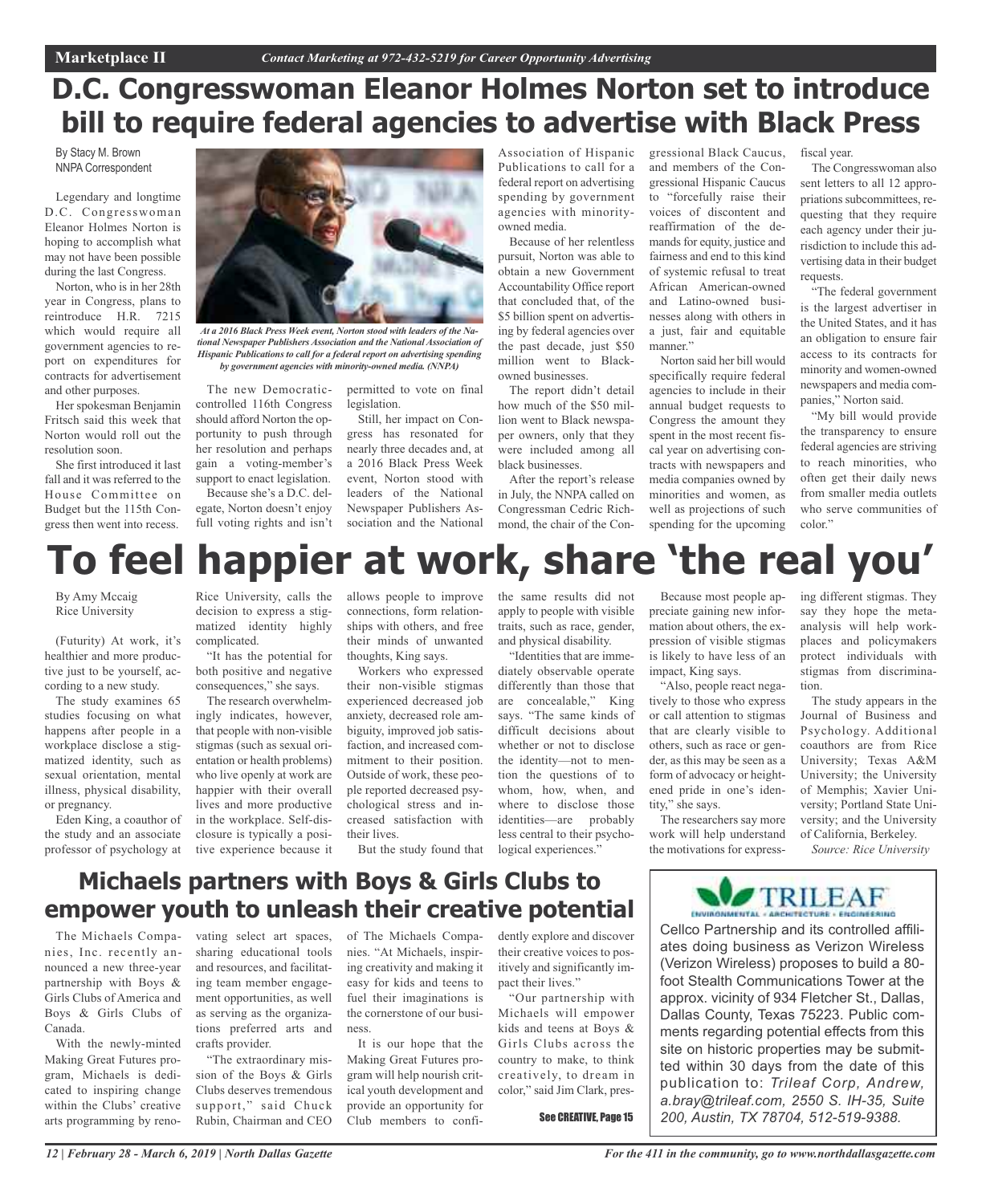**Career Opportunity** *Contact Marketing at 972-432-5219 for Career Opportunity Advertising* **Legal Notices / Career**

# **Upcoming DFW area job fairs**

# **March 2 Life Time Athletic Dallas - LifeCafe Hiring Event**

The Life Time Athletic Dallas - LifeCafe Hiring Event will be held on March 2, from 2 p.m. to 4 p.m. at Life Time Athletic Dallas (LifeCafe). You live the healthy way of life. Now, help others do the same. Life Time Athletic is hiring in Dallas, TX. Be part of the fast-paced environment and bring your passion for fitness to your work. You'll receive competitive wages, a complimentary health club membership and outstanding opportunities for growth. Fulltime team members are eligible to receive our premier benefits package, which includes Medical, Dental, Vision, Disability and Life insurance, plus 401k plans. We are hiring for: Assistant Kitchen Managers, Managers in Training, LifeCafe Assistant Managers, Team Members, Bistro/Seasonal Team Members, Prep/Sous Chefs and Supervisors.

# **March 3 Job Fair Security Officer Careers**

The Job Fair Security Officer Careers will be held on March 3, from 10 a.m. to 4 p.m. at 1451 Empire Central Suite 106, in Dallas. Security officers usually perform the following tasks under the direct supervision of their Supervisor or Manager. Conduct routine patrols of the site which they are assigned either by foot or patrol vehicle. Performs access control functions to the facility and or buildings. Protects client property and personnel as per the site standard operating procedures. Monitors CCTV and alarm systems as needed. Implements emergency protocols and or drills as needed and or required. For more information please visit Glassdoor.com.



### **March 5 Cosmetics and Beauty Hiring Event**

The Cosmetics and Beauty Hiring Event will be held on March 5, from 11 a.m. to 7 p.m. at various locations. Macy's will be conducting on-the-spot interviews and extending job offers for open positions. Available positions will vary by location, but may include positions in Retail Cosmetics/Fragrances. To apply visit www.macysjobs.com.

### **March 6 Dallas Job Fair**

The Dallas Job Fair will be held on March 6, from 11 a.m. to 2 p.m. at Doubletree by Hilton Dallas-Market Center, in Dallas. Whether you are a seasoned executive-level professional, just beginning your career, or anywhere in between, our events can con-

nect you with as many valuable employer contacts in three hours as you would make in weeks of job searching on your own. Hiring managers will be

onsite and ready to offer

# **Paid Internship opportunity for writers, college students in the Dallas Area**

The *North Dallas Gazette* has an internship

position available. The goal is to provide students and aspiring writers an opportunity to gain published clips, experience and professional feedback. The position is for up



to 20 hours a week at \$8.00 per hour. Applicants must have reliable transportation.

**Send resume and writing samples to: businessoffice@northdallasgazette.com**

# NDG seeks Intern Video Producer

The North Dallas Gazette is a community-driven newspaper with a digital presence socking a new Video/Audio Producer Intam for our new video plat-<br>form and to assist with the growth of our media comproy through quality video production

The Producer will be responsible for rocording, editing and preparing final draft of our video content in our in-house stadio. The producer will record and broad-cast via Facebook weekly shows. Afterwards using Final Pro Cor and other related tools, the footage will he finalized and uploaded to our YouTube channel

The right cardidate will have the following skills:

· Experience using video and and/o production and post production techniques and software for five streaming and final YouTube videos.

- Experience mang digital content settware
- Basic graphic design experience
- Create circlent hased upon agreed criteria Understand how to use various social media plat-
- tions for live video cycets
- · Good time and project management skills<br>· Attention to detail as it relates to spelling and
- · Provide regular status updates to stakeholders and miniarumen

The work will be completed at our studio located at Regal Row & Stemmons with a schedule of up to 15 hours a week. Pay rate is \$12-15.

ner hoor. Resumes must be sent to

ngarcia@northdallasgazette.com to be considered.





Arrive at the career fair no later than 11am and wear business professional attire. Attendees should bring at least 10-15 copies of your updated resume Display an engaging and motivated attitude.

To apply please visit the notice for this event found on Linkedin.com.



Tel: (972) 289-0723 Fax (972) 216-5637 www.tiseopaving.com

Performing Concrete Street Paving in the Metroplex Area We Accept Subcontracting Bids For All Public Works Projects in the Dallas Area. We Are Accepting Applications for Concrete Mixer Drivers and Heavy Equipment Mechanics

**Equal Opportunity Employer** 

*For the 411 in the community, go to www.northdallasgazette.com*

*February 28 - March 6, 2019 | North Dallas Gazette | 13*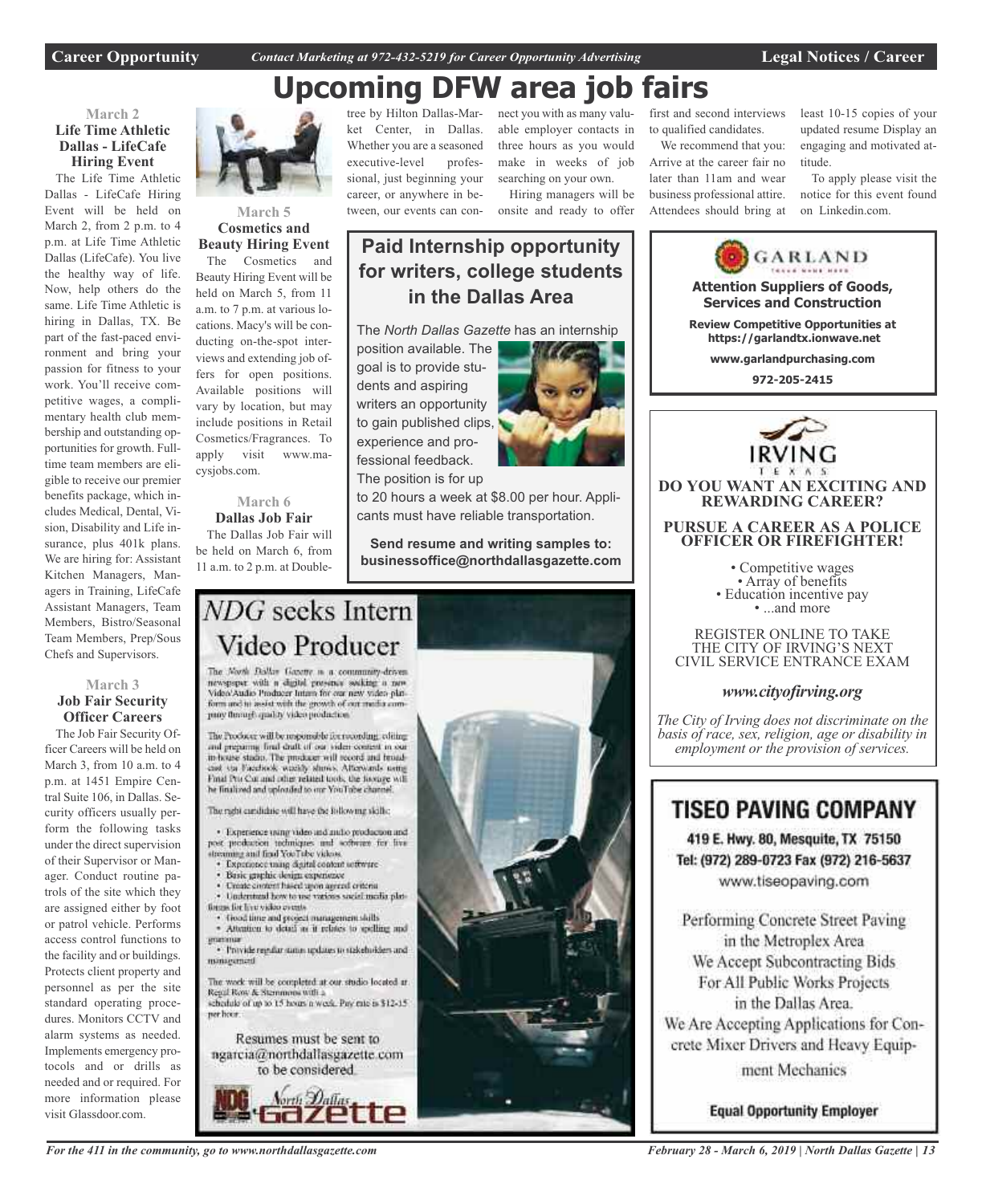# **Church Happenings** *RG Apparel is the proud sponser of this page (www.RGApparel.com)*

### **BETHEL BIBLE FELLOWSHIP, CARROLLTON (A NEW PLACE TO BELONG)**

*NOTICE: New Year, New You, Pastor Woodson serves the community by providing "Professional Therapy and Counseling Services" on a "Sliding Fee" scale. To schedule an appointment call the Pastoral Counseling Center at 972-526-4525 or email the church at www.bethelbiblefelloswhip.org*

### **March 3, 9:45 am**

Please join us in our quiet time, "Prayer and Meditation" followed by Morning Worship. You will be blessed and inspired as we celebrate service to God, our community and all mankind.

### **March 6, 7 pm**

Join us for Wednesday's Prayer and Bible Study Class with Senior Pastor Woodson, Pastor Larry Gardner and others as we continue to study the book "Boundaries" when to say yes or how to say no by Dr. Henry Cloud and Dr. John Townsend with supporting chapters and verses. Spiritual maturity is God's desire for you; it's Time to Grow in the Word of God.

Dr. Terrance Woodson, Senior Pastor 1944 E. Hebron Parkway Carrollton, TX 75007 972-492-4300 www.bethelbiblefellowship.org

### **FELLOWSHIP CHRISTIAN CENTER CHURCH IN ALLEN "THE SHIP"**

 $\mathcal{L}_\text{max}$  , which is a set of the set of the set of the set of the set of the set of the set of the set of the set of the set of the set of the set of the set of the set of the set of the set of the set of the set of

**March 3, 9:45 a.m.** You are invited to join us in our Sunday Morning Services as we praise and worship God in the Joycie

Turner Fellowship Hall, followed by our Worship Services; and bring someone with you, you will be blessed. It's for God's glory and honor.

### **March 6**

Join us in our Wednesday's 12 Noon-Day Live, Prayer and Bible Study class and/or our Wednesday Night Live, Prayer and Bible Study at 7 p.m. to learn more about God's Word. Be encouraged by God's plan for your maturity and His glory; and most of all; be prepared to grow.

Dr. W. L. Stafford, Sr., Ed. D. Senior Pastor 2450 K Avenue #300 Plano, TX 75074 972-379-3287 www.theship3c.org  $\overline{\phantom{a}}$  , and the set of the set of the set of the set of the set of the set of the set of the set of the set of the set of the set of the set of the set of the set of the set of the set of the set of the set of the s

### **INSPIRING BODY OF CHRIST CHURCH, Let's Go Fishing! MATTHEW 4:19**

**March 1, 8 p.m.** All men are invited to Men's Ministry meeting each Friday night at 8 pm, (IBOC promotes proactive male leadership.)

**March 3, 10 a.m.** Please join us for our Morning Service; and don't for-

get to invite family and friends to join us as we celebrate our Lord and Savior, Jesus Christ.

March 4, 7 p.m. You are invited to Monday School to see what God has to say to us in His Holy Word.

Pastor Rickie Rush 7701 S Westmoreland Road Dallas, TX 75237 972-372-4262 www.Ibocchurch.org

**MT. OLIVE CHURCH OF PLANO (MOCOP) (Uniting the Body of Christ for World Impact)**

# **March 3, 10 a.m.**

Join us for Morning Worship Service as we praise and worship God for His Honor and His glory. Don't forget to comeback at 7 p.m. for our Brazilian Church.

### **March 6, 7 pm**

You're invited to our New Year Wednesday's Bible Study class; you will learn what God has to say to us. Come to be encouraged by God's plan for your spiritual growth and His glory.

Dr. Sam Fenceroy, PhD



# **Cemetary Space Broker will make you offer on your cemetery plot**



• Inherited plot and can't sell it? • Bought plot years ago and your plans have changed? • Singles space or Side by Side spaces is okay. We will make you a "cash offer" on your cemetery plot today! If you get voice mail-leave message phone number and information on cemetery space. We will get back to you

# **Call Us Today!!!!!!!! 972.432.5219**

Senior Pastor and Pastor Gloria Fenceroy 300 Chisholm Place Plano, TX 75075 972-633-5511 www.mocop.org

### **SHILOH MBC IN PLANO (WHERE COMMUNITY BECOMES FAMILY)**

 $\overline{\phantom{a}}$  , and the set of the set of the set of the set of the set of the set of the set of the set of the set of the set of the set of the set of the set of the set of the set of the set of the set of the set of the s

Come and connect to God through Shiloh; grow in Christ through the study of God's Word; and Serve God through service to each other and to the world. John 12:26.

Our church ministries offer opportunities for motivation and growth; join us and see.

Be blessed of the Lord.

**March 3, 8 and 11 am** You are invited to our Worship Services as we honor God for His goodness and faithfulness.

### **March 6, 7 pm**

You're invited to our Wednesday's Bible Study class; you will learn what God has to say to us. Come to be encouraged by God's plan for your spiritual growth and His glory.

Dr. Isaiah Joshua, Jr. Senior Pastor 920 E. 14th Street Plano, TX 75074 972-423-6695 www.smbcplano.org

NDG now has a "Special Advertising Package" for churches and non-profit organizations that need to let the community know about your Special Event.

# Opportunity You Can Measure...

# **Church Events**

- Church Anniversary
- Pastor's Anniversary
- Women's Day
- Men's Day

# **Non-Profit Org. Events**

- Fundraisers
- (Concerts)
- Special Events
- (Personal or Community)

# Special Rate \$199

(Black & White, per insertion) Ad size - 4.905"x 6"(Quarter Page, B&W) (NOTE: Color Ad \$75 extra per inserion) Production disclaimer - NDG ad meake-ready is not included in promotion.

Layout/production of "copy ready"ad will be a nominal extra cost. E-mail ad copy to:

> Marketing@NorthDallasGazette.com or call our Marketing Department today!





*14 | February 28 - March 6, 2019 | North Dallas Gazette*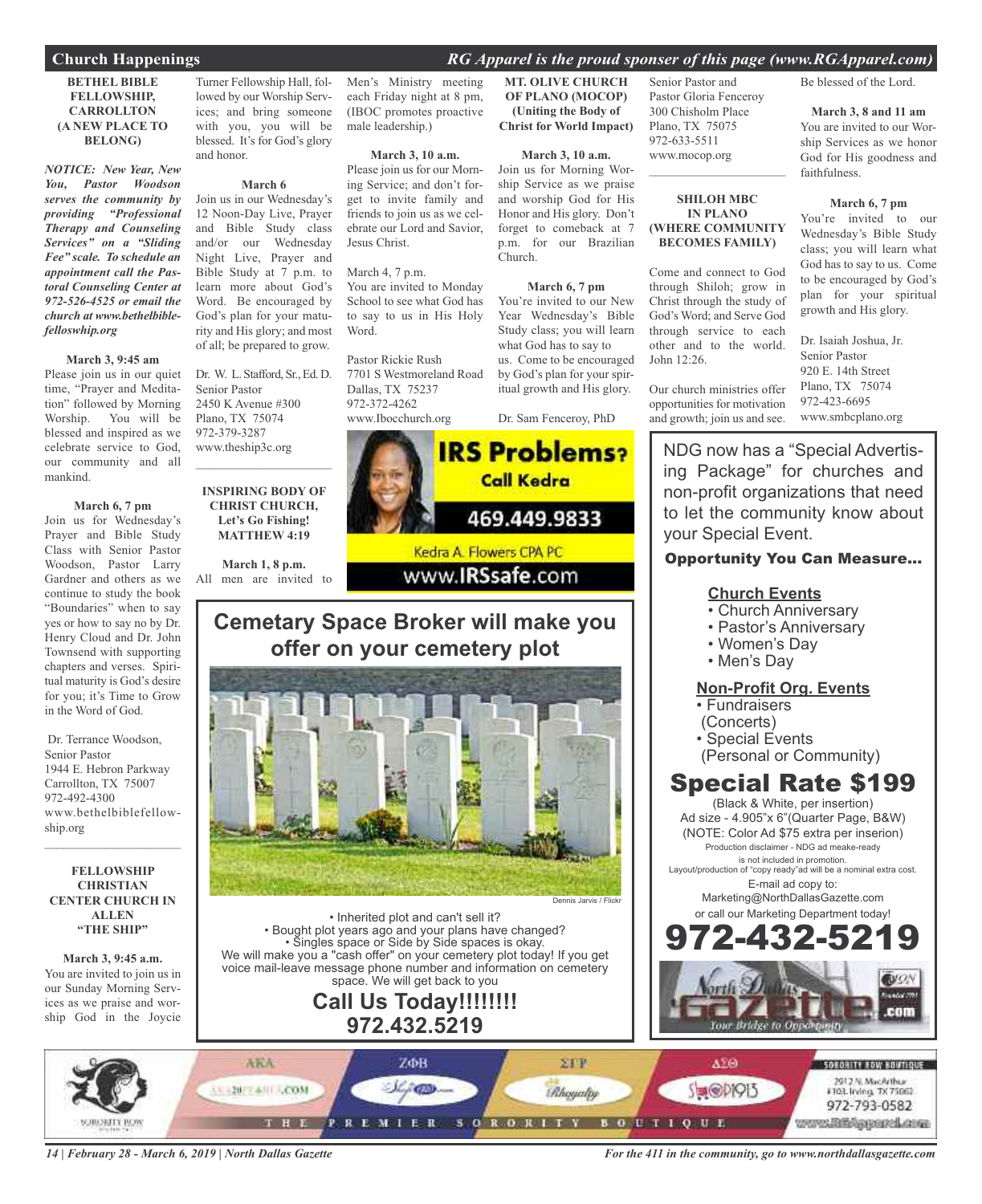# **Black History Month 2019**



*Send email to: businessoffice@ northdallasgazette.com to sign up for Sister Tarpley's weekly electronic newsletter.*

Association for the Study of African-American Life and History 's 2019 theme *Black Migrations* emphasizes the movement of people of African descent to new destinations and subse-

ties.

While inclusive of earlier centuries, this theme focuses especially on the twentieth century through today.

Beginning in the early decades of the twentieth century, African American migration patterns included relocation from southern farms to southern cities; from the South to the Northeast, Midwest, and West; from the Caribbean to

quently to new social reali-US cities as well as to migrant labor farms; and the emigration of noted African Americans to Africa and to European cities, such as Paris and London, after the end of World War I and World War II.

> Such migrations resulted in a more diverse and stratified interracial and intraracial urban population amid a changing social milieu, such as the rise of the

York, Detroit, and New Orleans; the emergence of both Black industrial workers and Black entrepreneurs; the growing number and variety of urban churches and new religions; new music forms like ragtime, blues, and jazz; white backlash as in the Red Summer of 1919; the blossoming of visual and literary arts, as in New York, Wash-

Garvey movement in New

ington, D.C., Chicago, and Paris in the 1910s and 1920s.

The theme *Black Migrations* equally lends itself to the exploration of the century's later decades from spatial and social perspectives, with attention to "new" African Americans because of the burgeoning

African and Caribbean population in the US; Northern African Americans' return to the South; racial suburbanization; inner-city hyperghettoization; health and environment; civil rights and protest activism; electoral politics; mass incarceration; and dynamic cultural production.



# **CREATIVE,** continued from Page <sup>12</sup>

ident and CEO, Boys & Girls Clubs of America.

"Michaels commitment and dynamic approach to our mission is both exciting and inspiring. Together, we will enable all young people – especially those who need us most – to reach their full potential and find their path to a great future."

"We are thrilled to partner with Michaels to inspire creativity and make art even more accessible at Clubs across Canada," said Owen Charters, President & CEO of Boys and Girls Clubs of Canada.

"With Michaels stores in every province in Canada, and team members ready to volunteer their time and energy, we know this collaboration will help kids unlock their potential for self-expression and imagination."

Arts programming and education have a significant impact on a child's development, in addition to increasing their interest in arts-related fields of study and work.

To encourage Club members' creative growth, Michaels and Boys & Girls Clubs are providing kids and teens with access to the tools to pursue creative thinking and the ability to make without limits, with a goal of improving allaround engagement and achievement.

To help Club members

and staff expand their boundaries, Michaels will transform select Club art spaces into ultimate craft rooms, complete with all the supplies—from paint and paper to easels, and everything in-between needed for social and emotional creative expression.

Michaels will also work with Boys & Girls Club teams annually to ensure that youth development professionals are armed with a robust, celebratory and comprehensive approach to training and development to further cultivate optimism, originality and, most importantly, the confidence to bring kids' and teens' visions to life.

To celebrate the launch of this partnership, Michaels is hosting a two week in-store activation designed to engage shoppers in supporting Boys and Girls Clubs.

Starting February 24th, for every Kids' art, craft, and science kit purchased in store, across the US and Canada, Michaels will donate \$1, up to \$50,000, to support Boys & Girls Clubs of America and Boys and Girls Clubs of Canada.

To learn more about Michaels and the Boys & Girls Clubs partnership, visit www.investors.michaels.com/giving-back.



*L to R: Bro. Eugene Wilson, Sis. Toni Brown, First Lady Ve Woodson, Bro. Greg Douglas, Sis. Valencia Yarborough and Pastor Larry Gardner after a Stellar Black History program at Bethel Bible Fellowship Church in Carrollton, Senior Pastor Terrance Woodson*



*February 28 - March 6, 2019 | North Dallas Gazette | 15*